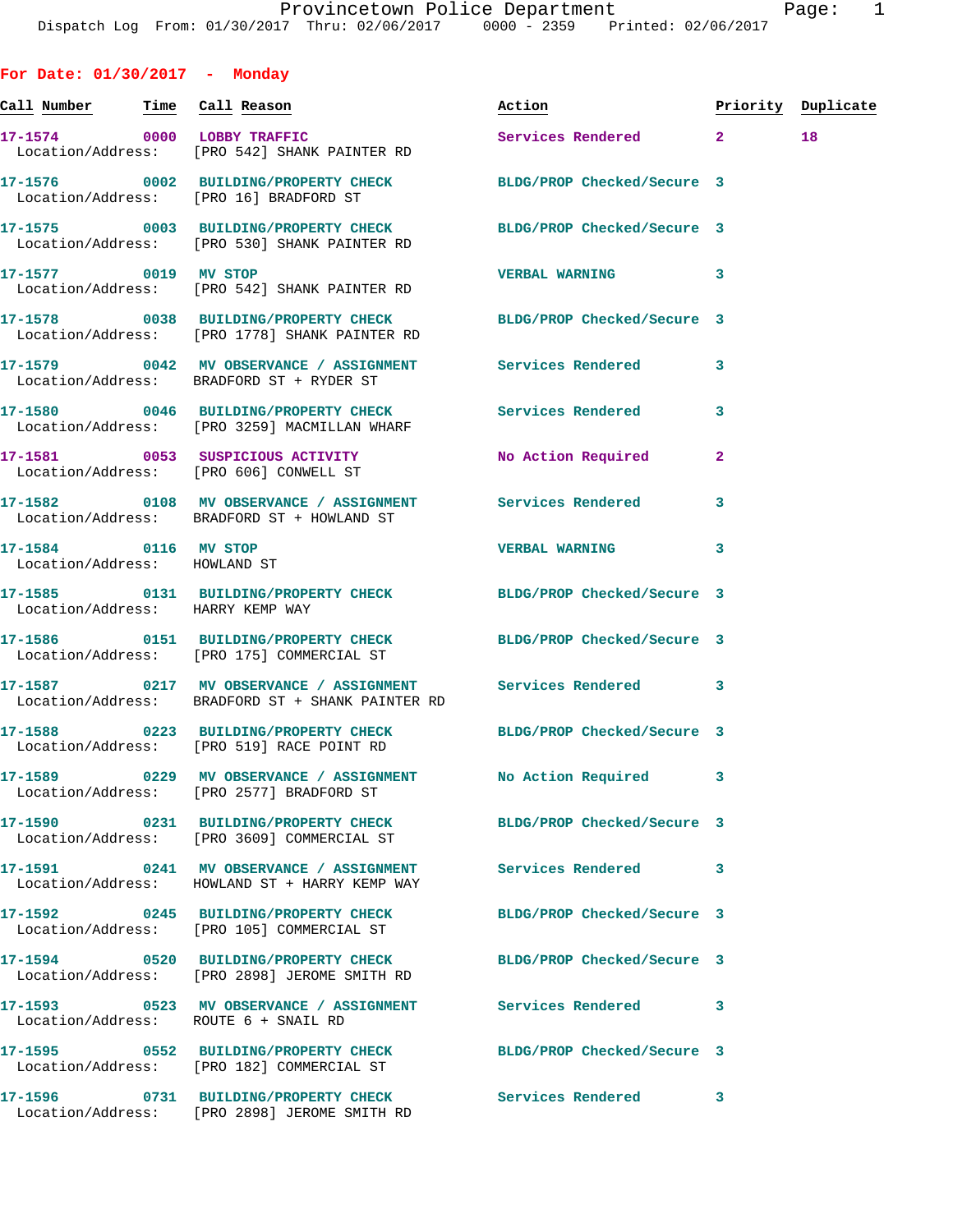|                                      | Dispatch Log From: 01/30/2017 Thru: 02/06/2017 0000 - 2359 Printed: 02/06/2017                           |                          |                |
|--------------------------------------|----------------------------------------------------------------------------------------------------------|--------------------------|----------------|
|                                      | 17-1597 6736 MV OBSERVANCE / ASSIGNMENT Services Rendered<br>Location/Address: ALDEN ST + BRADFORD ST    |                          | 3              |
|                                      | 17-1598 0748 BUILDING/PROPERTY CHECK Services Rendered<br>Location/Address: [PRO 3430] COMMERCIAL ST     |                          | 3              |
|                                      | 17-1599 0757 BUILDING/PROPERTY CHECK<br>Location/Address: [PRO 3670] SHANK PAINTER RD                    | <b>Services Rendered</b> | 3              |
| 17-1600 0810 AT SCHOOL               | Location/Address: [PRO 569] WINSLOW ST                                                                   | Services Rendered        | 3              |
|                                      | 17-1603 0841 BUILDING/PROPERTY CHECK<br>Location/Address: [PRO 2540] RACE POINT RD                       | <b>Services Rendered</b> | 3              |
|                                      | 17-1605 0849 BUILDING/PROPERTY CHECK<br>Location/Address: [PRO 526] RYDER ST EXT                         | <b>Services Rendered</b> | 3              |
| Location/Address: [PRO 2521] ROUTE 6 | 17-1604 0850 MV OBSERVANCE / ASSIGNMENT Services Rendered                                                |                          | 3              |
|                                      | 17-1606 0902 BUILDING/PROPERTY CHECK Services Rendered<br>Location/Address: [PRO 106] COMMERCIAL ST      |                          | 3              |
| 17-1602 0930 ASSIST AGENCY           | Location/Address: [PRO 542] SHANK PAINTER RD                                                             | <b>Services Rendered</b> | 3              |
|                                      | 17-1608 1013 WELL-BEING CHECK<br>Location/Address: [PRO 2375] CONANT ST                                  | <b>Services Rendered</b> | 3              |
|                                      | 17-1609 1015 MV OBSERVANCE / ASSIGNMENT Services Rendered<br>Location/Address: BRADFORD ST + STANDISH ST |                          | 3              |
|                                      | 17-1610 1024 ALARM - FIRE<br>Location/Address: [PRO 106] COMMERCIAL ST                                   | <b>False Alarm</b>       | 1              |
| Location/Address: [PRO 4048] ROUTE 6 | 17-1611 1113 MV OBSERVANCE / ASSIGNMENT Services Rendered                                                |                          | 3              |
|                                      | 17-1612 1113 PARK, WALK & TALK<br>Location: [PRO 3431] LOPES SQUARE                                      | Services Rendered        | $\overline{a}$ |
|                                      | 17-1613 1151 BUILDING/PROPERTY CHECK Services Rendered<br>Location/Address: [PRO 2483] COMMERCIAL ST     |                          | 3              |
|                                      | 17-1614 1245 BUILDING/PROPERTY CHECK<br>Location/Address: [PRO 3259] MACMILLAN WHARF                     | Services Rendered        | 3              |
|                                      | 17-1616 1253 BUILDING/PROPERTY CHECK Services Rendered<br>Location/Address: [PRO 75] CAPTAIN BERTIES WAY |                          | 3              |
|                                      | 17-1615 1254 BUILDING/PROPERTY CHECK Services Rendered<br>Location/Address: [PRO 2483] COMMERCIAL ST     |                          | 3              |
| Location/Address: [PRO 2513] ROUTE 6 | 17-1617 1303 MV OBSERVANCE / ASSIGNMENT Services Rendered                                                |                          | 3              |
|                                      | 17-1618 1308 BUILDING/PROPERTY CHECK Services Rendered<br>Location/Address: [PRO 3363] HARBOUR DR        |                          | 3.             |
|                                      | 17-1619 1331 VERBAL BRAKE LIGHT<br>Location/Address: [PRO 396] COMMERCIAL ST                             | <b>VERBAL WARNING</b>    | 3              |
|                                      | 17-1620 1333 BUILDING/PROPERTY CHECK<br>Location/Address: [PRO 2540] RACE POINT RD                       | Services Rendered        | 3              |
|                                      | 17-1621 1345 BUILDING/PROPERTY CHECK<br>Location/Address: [PRO 2481] TREMONT ST                          | <b>Services Rendered</b> | 3              |
| 17-1622 1411 LOST DOG                | Location/Address: [PRO 547] COMMERCIAL ST                                                                | Services Rendered        | $\mathbf{2}$   |
|                                      |                                                                                                          |                          |                |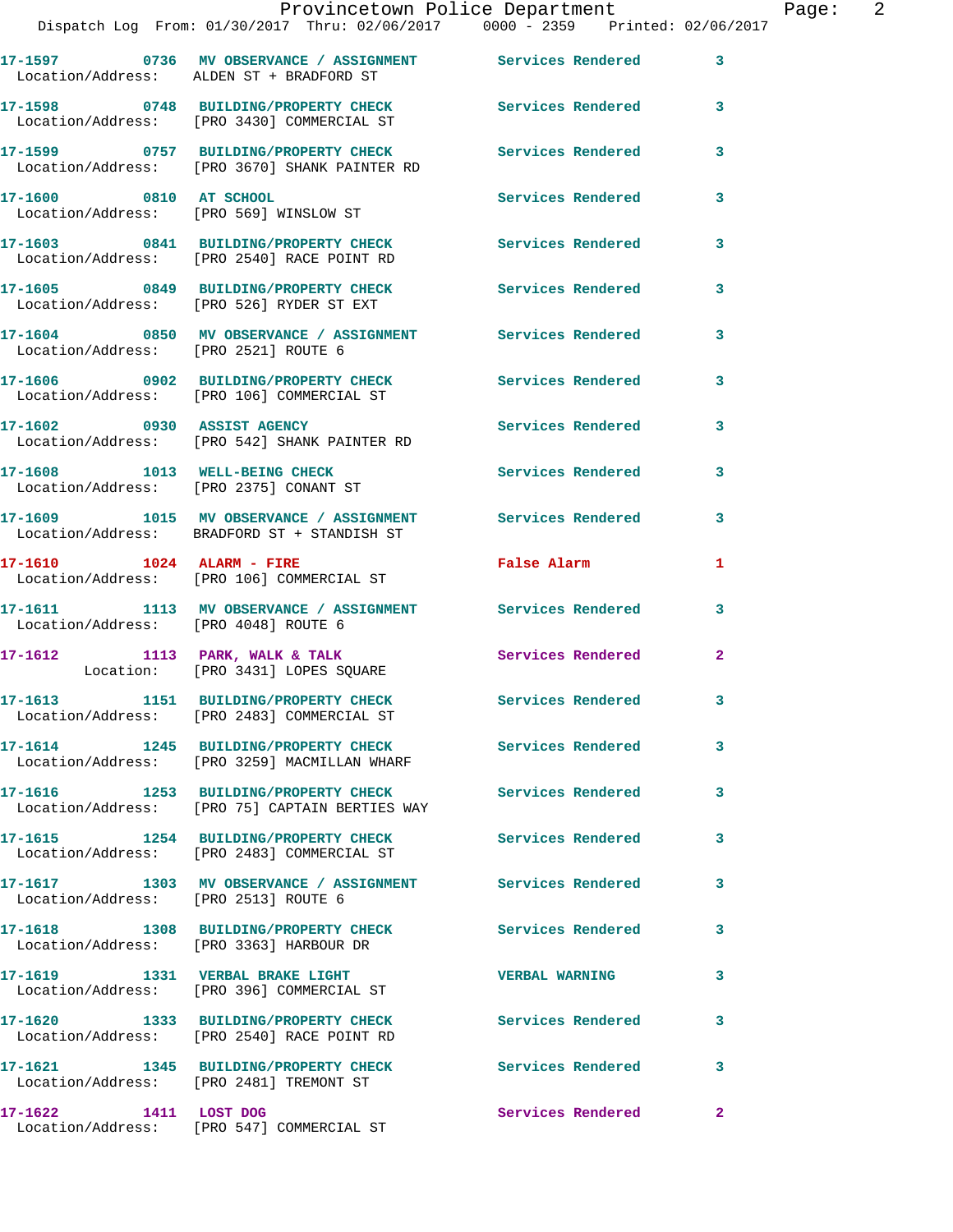Dispatch Log From: 01/30/2017 Thru: 02/06/2017 0000 - 2359 Printed: 02/06/2017 **17-1623 1541 BUILDING/PROPERTY CHECK BLDG/PROP Checked/Secure 3**  Location/Address: [PRO 1778] SHANK PAINTER RD **17-1624 1546 PARK, WALK & TALK Services Rendered 2**  Location/Address: [PRO 105] COMMERCIAL ST **17-1625 1609 LOST WALLET Services Rendered 3**  Location/Address: [PRO 542] SHANK PAINTER RD **17-1626 1651 LARCENY /FORGERY/ FRAUD SPOKEN TO 2**  Location/Address: [PRO 542] SHANK PAINTER RD **17-1627 1656 LARCENY /FORGERY/ FRAUD SPOKEN TO 2**  Location/Address: ATKINS MAYO RD **17-1628 1924 BUILDING/PROPERTY CHECK BLDG/PROP Checked/Secure 3**  Location/Address: [PRO 2493] BRADFORD ST **17-1629 2043 MV STOP VERBAL WARNING 3**  Location/Address: [PRO 2479] ROUTE 6 **17-1630 2136 MV OBSERVANCE / ASSIGNMENT Services Rendered 3**  Location/Address: [PRO 537] SHANK PAINTER RD **17-1631 2309 BUILDING/PROPERTY CHECK Services Rendered 3**  Location/Address: [PRO 3163] WINTHROP ST **17-1633 2315 MV OBSERVANCE / ASSIGNMENT Services Rendered 3**  Location/Address: [PRO 2521] ROUTE 6 **17-1632 2318 MV OBSERVANCE / ASSIGNMENT Services Rendered 3**  Location/Address: BRADFORD ST + HOWLAND ST **17-1634 2322 WRITTEN WARNING STOP SIGN Citation/Warning Issued 3**  Location/Address: ANTHONY ST + BRADFORD ST **For Date: 01/31/2017 - Tuesday 17-1635 0001 LOBBY TRAFFIC Services Rendered 2 18**  Location/Address: [PRO 542] SHANK PAINTER RD **17-1636 0001 BUILDING/PROPERTY CHECK Services Rendered 3**  Location/Address: [PRO 521] ROUTE 6 **17-1637 0012 BUILDING/PROPERTY CHECK Services Rendered 3**  Location/Address: [PRO 3259] MACMILLAN WHARF **17-1638 0020 BUILDING/PROPERTY CHECK BLDG/PROP Checked/Secure 3**  Location/Address: [PRO 606] CONWELL ST **17-1639 0024 MV OBSERVANCE / ASSIGNMENT Services Rendered 3**  Location/Address: HARRY KEMP WAY + CONWELL ST **17-1640 0057 BUILDING/PROPERTY CHECK BLDG/PROP Checked/Secure 3**  Location/Address: [PRO 306] COMMERCIAL ST

**17-1641 0114 MEDICAL EMERGENCY Transported to Hospital 1**  Location/Address: [PRO 3222] ALDEN ST **17-1642 0121 BUILDING/PROPERTY CHECK BLDG/PROP Checked/Secure 3**  Location/Address: [PRO 440] HARRY KEMP WAY **17-1643 0141 BUILDING/PROPERTY CHECK Services Rendered 3**  Location/Address: [PRO 433] RYDER ST EXT **17-1644 0150 MV OBSERVANCE / ASSIGNMENT Services Rendered 3**  Location/Address: [PRO 94] BRADFORD ST **17-1645 0159 MV OBSERVANCE / ASSIGNMENT Services Rendered 3**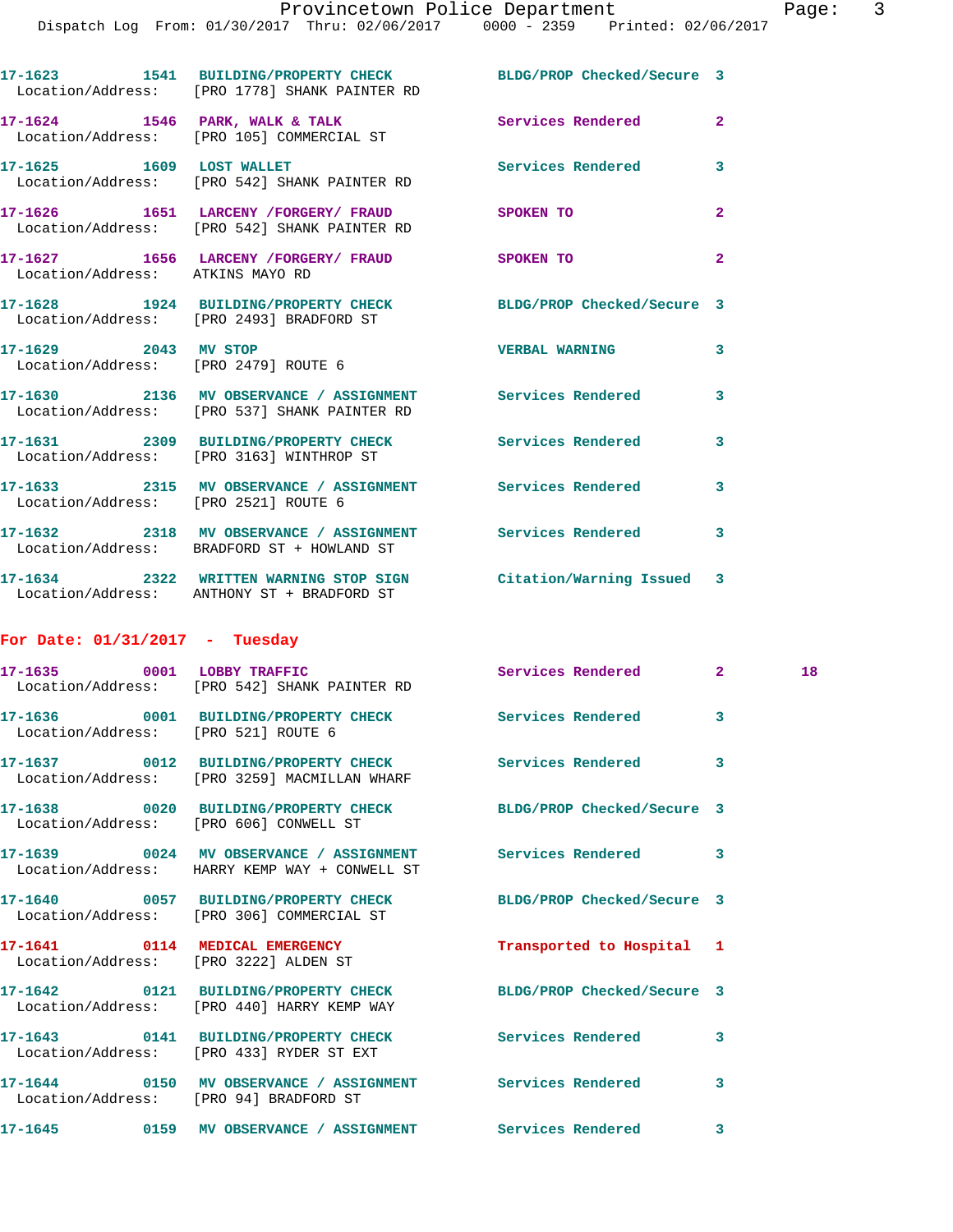|                                        | Dispatch Log From: 01/30/2017 Thru: 02/06/2017 0000 - 2359 Printed: 02/06/2017                                      | Provincetown Police Department | Page: 4      |  |
|----------------------------------------|---------------------------------------------------------------------------------------------------------------------|--------------------------------|--------------|--|
|                                        | Location/Address: [PRO 537] SHANK PAINTER RD                                                                        |                                |              |  |
|                                        |                                                                                                                     |                                |              |  |
|                                        | 17-1646 0240 BUILDING/PROPERTY CHECK<br>Location/Address: [PRO 447] JEROME SMITH RD                                 | BLDG/PROP Checked/Secure 3     |              |  |
|                                        | 17-1648 0242 BUILDING/PROPERTY CHECK<br>Location/Address: [PRO 3609] COMMERCIAL ST                                  | BLDG/PROP Checked/Secure 3     |              |  |
|                                        | 17-1647 0243 BUILDING/PROPERTY CHECK Services Rendered 3<br>Location/Address: [PRO 2898] JEROME SMITH RD            |                                |              |  |
|                                        | 17-1649 0248 BUILDING/PROPERTY CHECK<br>Location/Address: [PRO 2564] COMMERCIAL ST                                  | BLDG/PROP Checked/Secure 3     |              |  |
|                                        | 17-1650 0249 BUILDING/PROPERTY CHECK BLDG/PROP Checked/Secure 3<br>Location/Address: [PRO 210] COMMERCIAL ST        |                                |              |  |
|                                        | 17-1651 0349 BUILDING/PROPERTY CHECK<br>Location/Address: [PRO 545] SHANK PAINTER RD                                | BLDG/PROP Checked/Secure 3     |              |  |
|                                        | 17-1652 0351 BUILDING/PROPERTY CHECK<br>Location/Address: [PRO 1778] SHANK PAINTER RD                               | BLDG/PROP Checked/Secure 3     |              |  |
|                                        | 17-1653 0456 MEDICAL EMERGENCY<br>Location/Address: [PRO 1149] WILLOW DR                                            | PATIENT REFUSAL 1              |              |  |
| Location/Address: [PRO 413] CONWELL ST | 17-1654 0522 BUILDING/PROPERTY CHECK                                                                                | BLDG/PROP Checked/Secure 3     |              |  |
|                                        | 17-1655 6552 MV OBSERVANCE / ASSIGNMENT Services Rendered 3<br>Location/Address: SHANK PAINTER RD + JEROME SMITH RD |                                |              |  |
| Location/Address: [PRO 554] TREMONT ST | 17-1656 0602 BUILDING/PROPERTY CHECK                                                                                | BLDG/PROP Checked/Secure 3     |              |  |
| Location/Address: [PRO 569] WINSLOW ST | 17-1657 0808 SERVICE CALL/SCHOOL                                                                                    | Services Rendered 3            |              |  |
| 17-1658 0808 MV COMPLAINT              | Location/Address: [PRO 3456] RYDER ST EXT                                                                           | Services Rendered              | $\mathbf{2}$ |  |
|                                        | 17-1659 0842 SERVICE CALL/FIREARMS INVENTOR Services Rendered<br>Location/Address: [PRO 542] SHANK PAINTER RD       |                                | $\mathbf{3}$ |  |
| Location/Address: [PRO 2521] ROUTE 6   | 17-1660 0843 MV OBSERVANCE / ASSIGNMENT Services Rendered 3                                                         |                                |              |  |
|                                        | 17-1661 0855 BUILDING/PROPERTY CHECK Services Rendered<br>Location/Address: [PRO 3430] COMMERCIAL ST                |                                | 3            |  |
|                                        | 17-1662 0930 BUILDING/PROPERTY CHECK Services Rendered 3<br>Location/Address: [PRO 3259] MACMILLAN WHARF            |                                |              |  |
|                                        | 17-1663 0937 BUILDING/PROPERTY CHECK Services Rendered 3<br>Location/Address: [PRO 2483] COMMERCIAL ST              |                                |              |  |
|                                        | 17-1664 0941 911 GENERAL/MISDIAL<br>Location/Address: [PRO 1790] BRADFORD ST                                        | <b>SPOKEN TO</b>               | 1            |  |
| Location/Address: [PRO 2521] ROUTE 6   | 17-1665 0957 MV OBSERVANCE / ASSIGNMENT Services Rendered                                                           |                                | $\mathbf{3}$ |  |
|                                        | 17-1666 6 0959 MV OBSERVANCE / ASSIGNMENT Services Rendered<br>Location/Address: [PRO 4048] ROUTE 6                 |                                | $\mathbf{3}$ |  |
|                                        | 17-1667 1015 SERVICE CALL/FINGERPRINTING Services Rendered 3<br>Location/Address: [PRO 542] SHANK PAINTER RD        |                                |              |  |
|                                        | 17-1668 1044 BUILDING/PROPERTY CHECK<br>Location/Address: [PRO 2898] JEROME SMITH RD                                | BLDG/PROP Checked/Secure 3     |              |  |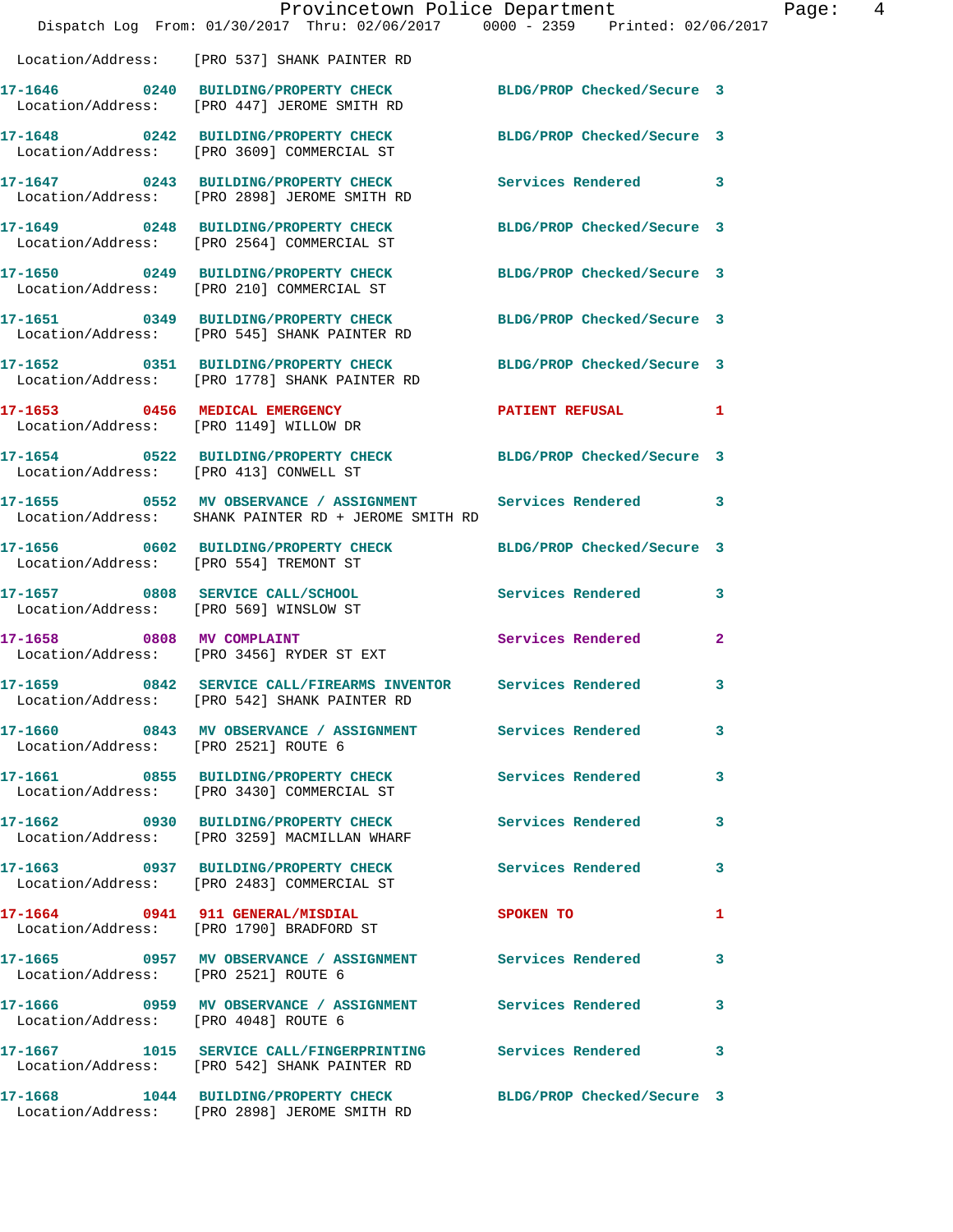|                                                                  | Provincetown Police Department<br>Dispatch Log From: 01/30/2017 Thru: 02/06/2017 0000 - 2359 Printed: 02/06/2017 |                            |                |
|------------------------------------------------------------------|------------------------------------------------------------------------------------------------------------------|----------------------------|----------------|
|                                                                  |                                                                                                                  |                            |                |
|                                                                  | 17-1669 1049 MV OBSERVANCE / ASSIGNMENT Services Rendered<br>Location/Address: [PRO 2489] BRADFORD ST            |                            | 3              |
|                                                                  | 17-1670 1059 SERVICE CALL/FINGERPRINTING Services Rendered<br>Location/Address: [PRO 542] SHANK PAINTER RD       |                            | 3              |
|                                                                  | 17-1671 1148 SERVICE CALL/SCHOOL<br>Location/Address: [PRO 569] WINSLOW ST                                       | <b>Services Rendered</b>   | 3              |
|                                                                  | 17-1672 1153 BUILDING/PROPERTY CHECK<br>Location/Address: [PRO 526] RYDER ST EXT                                 | Services Rendered          | 3              |
|                                                                  | 17-1674 1200 BUILDING/PROPERTY CHECK Services Rendered<br>Location/Address: [PRO 3296] SHANK PAINTER RD          |                            | 3              |
| $17-1676$ 1222 MV HIT & RUN<br>Location/Address: AUNT SUKEYS WAY |                                                                                                                  | SPOKEN TO                  | 2              |
| 17-1677 1240 FOLLOW UP<br>Location/Address: PEARL ST             |                                                                                                                  | Services Rendered          | $\overline{a}$ |
|                                                                  | 17-1678 1411 BUILDING/PROPERTY CHECK Services Rendered<br>Location/Address: [PRO 106] COMMERCIAL ST              |                            | 3              |
|                                                                  | 17-1679 1422 TRAFFIC CONTROL<br>Location/Address: [PRO 2144] CONWELL ST                                          | <b>Services Rendered</b>   | 3              |
|                                                                  | 17-1680 1528 VERBAL MISSING STICKER<br>Location/Address: [PRO 3650] BRADFORD ST                                  | <b>VERBAL WARNING</b>      | 3              |
|                                                                  | 17-1681 1529 PARK, WALK & TALK<br>Location/Address: [PRO 204] COMMERCIAL ST                                      | Services Rendered          | $\mathbf{2}$   |
|                                                                  | 17-1682 1554 PHONE SCAM<br>Location/Address: [PRO 437] FREEMAN ST                                                | Services Rendered          | $\mathbf{2}$   |
|                                                                  | 17-1683 1734 BUILDING/PROPERTY CHECK BLDG/PROP Checked/Secure 3<br>Location/Address: [PRO 965] KIMBERLY LN       |                            |                |
|                                                                  | 17-1685 1839 BUILDING/PROPERTY CHECK<br>Location/Address: [PRO 182] COMMERCIAL ST                                | BLDG/PROP Checked/Secure 3 |                |
|                                                                  | 17-1686 1846 BUILDING/PROPERTY CHECK<br>Location/Address: [PRO 175] COMMERCIAL ST                                | BLDG/PROP Checked/Secure 3 |                |
|                                                                  | 17-1687 2032 BUILDING/PROPERTY CHECK<br>Location/Address: [PRO 530] SHANK PAINTER RD                             | BLDG/PROP Checked/Secure 3 |                |
|                                                                  | 17-1688 2037 BUILDING/PROPERTY CHECK<br>Location/Address: [PRO 3259] MACMILLAN WHARF                             | BLDG/PROP Checked/Secure 3 |                |
|                                                                  | 17-1689 2054 BUILDING/PROPERTY CHECK<br>Location/Address: HARRY KEMP WAY + CONWELL ST                            | BLDG/PROP Checked/Secure 3 |                |
|                                                                  | 17-1690 2107 BUILDING/PROPERTY CHECK<br>Location/Address: [PRO 519] RACE POINT RD                                | BLDG/PROP Checked/Secure 3 |                |
|                                                                  | 17-1691 2218 LOW-HANGING WIRE<br>Location/Address: [PRO 372] COMMERCIAL ST                                       | Taken/Referred to Other    | $\mathbf{2}$   |
| 17-1692                                                          | 2320 BUILDING/PROPERTY CHECK<br>Location/Address: [PRO 2206] COMMERCIAL ST                                       | <b>Services Rendered</b>   | 3              |
|                                                                  | 17-1694 2333 BUILDING/PROPERTY CHECK<br>Location/Address: [PRO 1667] HARRY KEMP WAY                              | BLDG/PROP Checked/Secure 3 |                |
|                                                                  | 17-1693 2334 MV OBSERVANCE / ASSIGNMENT Services Rendered<br>Location/Address: RYDER ST + BRADFORD ST            |                            | 3              |

**For Date: 02/01/2017 - Wednesday**

Page: 5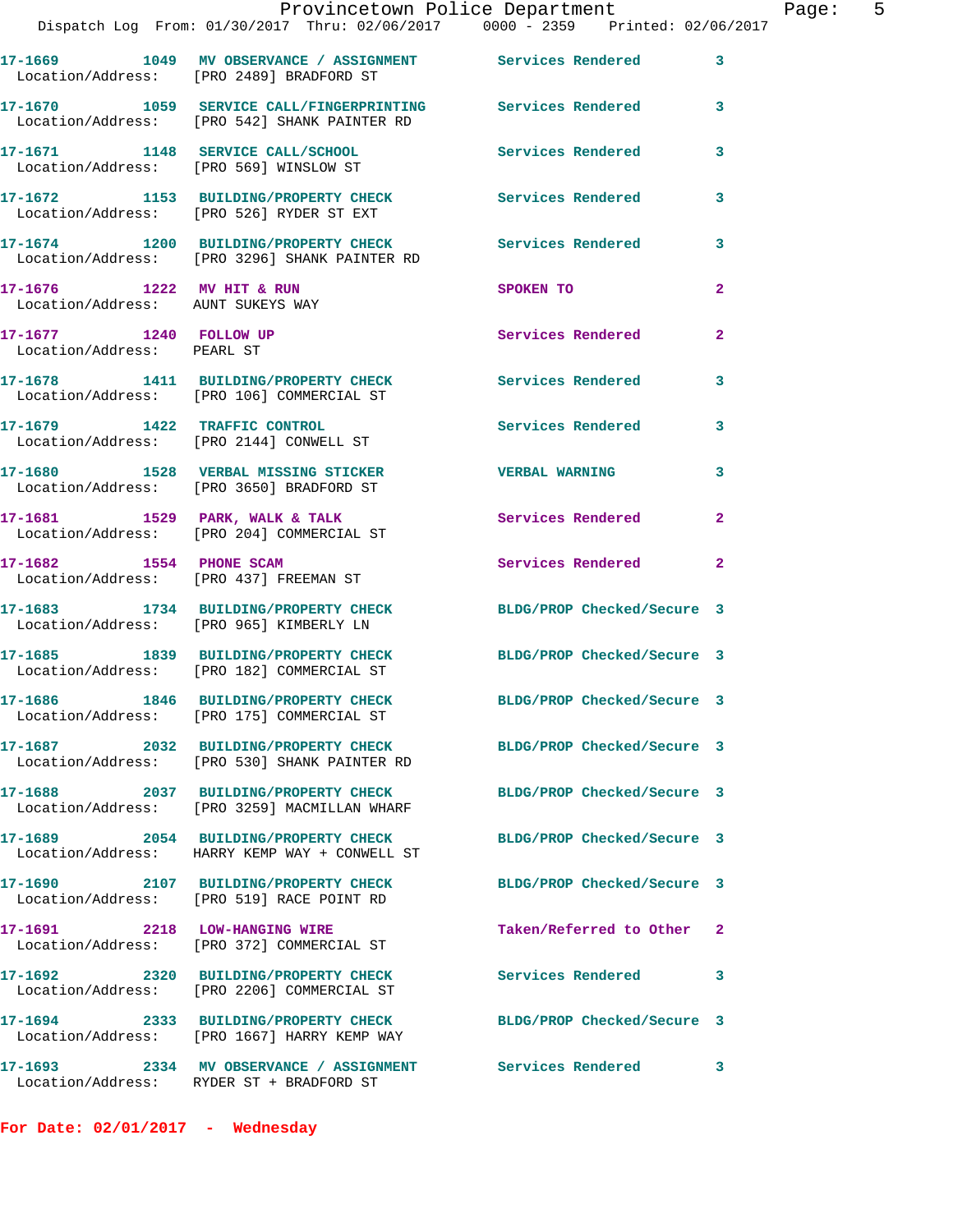|                                         | 17-1695 0001 LOBBY TRAFFIC<br>Location/Address: [PRO 542] SHANK PAINTER RD                              | Services Rendered          | $\mathbf{2}$ |
|-----------------------------------------|---------------------------------------------------------------------------------------------------------|----------------------------|--------------|
|                                         | 17-1696 0001 MV OBSERVANCE / ASSIGNMENT<br>Location/Address: HOWLAND ST + BRADFORD ST                   | No Action Required 3       |              |
| Location/Address: [PRO 413] CONWELL ST  | 17-1697 0018 BUILDING/PROPERTY CHECK                                                                    | BLDG/PROP Checked/Secure 3 |              |
|                                         | 17-1698 0031 BUILDING/PROPERTY CHECK<br>Location/Address: [PRO 2539] RYDER ST EXT                       | BLDG/PROP Checked/Secure 3 |              |
|                                         | 17-1699 0045 BUILDING/PROPERTY CHECK<br>Location/Address: [PRO 357] COMMERCIAL ST                       | Services Rendered          | 3            |
|                                         | 17-1700 0045 BUILDING/PROPERTY CHECK<br>Location/Address: [PRO 2559] COMMERCIAL ST                      | <b>Services Rendered</b>   | 3            |
|                                         | 17-1701 0047 BUILDING/PROPERTY CHECK<br>Location/Address: [PRO 440] HARRY KEMP WAY                      | BLDG/PROP Checked/Secure 3 |              |
|                                         | 17-1702 0052 MV OBSERVANCE / ASSIGNMENT<br>Location/Address: HARRY KEMP WAY + CONWELL ST                | <b>Services Rendered</b> 3 |              |
|                                         | 17-1703 0114 BUILDING/PROPERTY CHECK<br>Location/Address: [PRO 444] HIGH POLE HILL                      | BLDG/PROP Checked/Secure 3 |              |
|                                         | 17-1704 0151 BUILDING/PROPERTY CHECK<br>Location/Address: [PRO 433] RYDER ST EXT                        | <b>Services Rendered</b>   | 3            |
|                                         | 17-1705 0155 MV OBSERVANCE / ASSIGNMENT<br>Location/Address: STANDISH ST + BRADFORD ST                  | No Action Required         | $\mathbf{3}$ |
|                                         | 17-1706 0206 BUILDING/PROPERTY CHECK<br>Location/Address: [PRO 516] RACE POINT RD                       | <b>Services Rendered</b>   | 3            |
|                                         | 17-1707 0232 BUILDING/PROPERTY CHECK<br>Location/Address: [PRO 2499] RACE POINT RD                      | <b>Services Rendered</b>   | 3            |
|                                         | 17-1708 0237 BUILDING/PROPERTY CHECK<br>Location/Address: HARRY KEMP WAY                                | BLDG/PROP Checked/Secure 3 |              |
|                                         | 17-1709 0239 BUILDING/PROPERTY CHECK<br>Location/Address: [PRO 2490] PROVINCELANDS RD                   | Services Rendered          | 3            |
| Location/Address: [PRO 37] BRADFORD ST  | 17-1710 0348 BUILDING/PROPERTY CHECK                                                                    | BLDG/PROP Checked/Secure 3 |              |
| Location/Address: [PRO 1780] JOHNSON ST | 17-1711 0424 BUILDING/PROPERTY CHECK                                                                    | BLDG/PROP Checked/Secure 3 |              |
|                                         | 17-1712 0529 MV OBSERVANCE / ASSIGNMENT Services Rendered<br>Location/Address: [PRO 3430] COMMERCIAL ST |                            | $\mathbf{3}$ |
|                                         | 17-1713 0559 MV OBSERVANCE / ASSIGNMENT<br>Location/Address: [PRO 447] JEROME SMITH RD                  | No Action Required 3       |              |
|                                         | 17-1714 0610 BUILDING/PROPERTY CHECK<br>Location/Address: [PRO 2194] COMMERCIAL ST                      | BLDG/PROP Checked/Secure 3 |              |
| Location/Address: [PRO 569] WINSLOW ST  | 17-1715 0811 SERVICE CALL/SCHOOL                                                                        | Services Rendered 3        |              |
|                                         | 17-1717 0840 PARK, WALK & TALK<br>Location/Address: [PRO 539] SHANK PAINTER RD                          | <b>Services Rendered</b>   | $\mathbf{2}$ |
| 17-1716 0854 PET PANTRY                 | Location/Address: [PRO 3296] SHANK PAINTER RD                                                           | Services Rendered 2        |              |
| 17-1718 0928 ALARM - GENERAL            |                                                                                                         | Services Rendered          | $\mathbf{1}$ |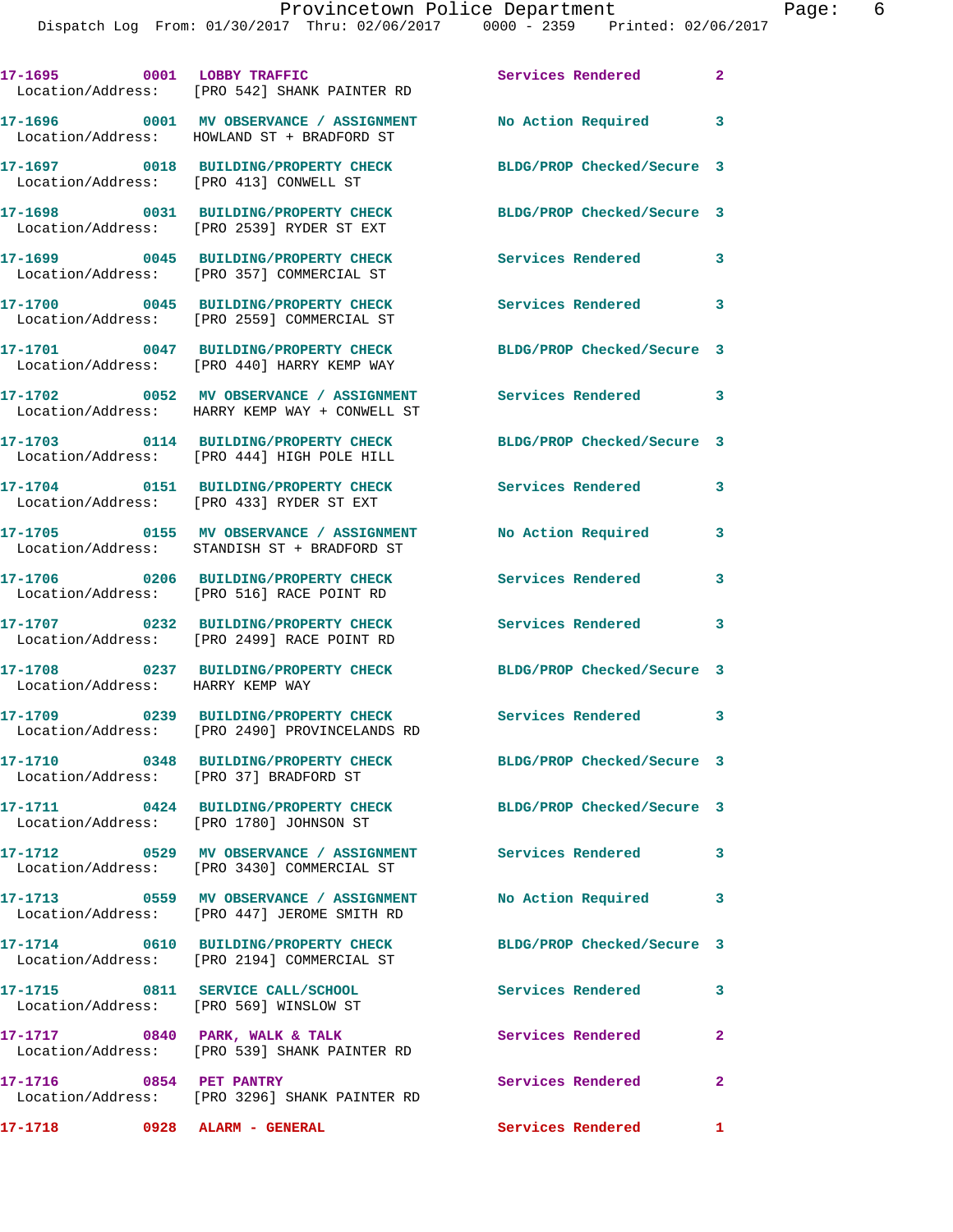|                                      | Dispatch Log From: 01/30/2017 Thru: 02/06/2017 0000 - 2359 Printed: 02/06/2017                                   | Provincetown Police Department | Page: 7        |
|--------------------------------------|------------------------------------------------------------------------------------------------------------------|--------------------------------|----------------|
| Location/Address: [PRO 80] CARVER ST |                                                                                                                  |                                |                |
|                                      | 17-1719 1011 BUILDING/PROPERTY CHECK<br>Location/Address: [PRO 3317] CEMETERY RD                                 | BLDG/PROP Checked/Secure 3     |                |
|                                      | 17-1720 1011 BUILDING/PROPERTY CHECK BLDG/PROP Checked/Secure 3<br>Location/Address: [PRO 3318] CEMETERY RD      |                                |                |
|                                      | 17-1722 1027 BUILDING/PROPERTY CHECK Services Rendered 3<br>Location/Address: [PRO 2898] JEROME SMITH RD         |                                |                |
| Location/Address: [PRO 3287] ROUTE 6 | 17-1723 1058 BUILDING/PROPERTY CHECK BLDG/PROP Checked/Secure 3                                                  |                                |                |
| Location/Address: [PRO 571] ALDEN ST | 17-1724 1119 BUILDING/PROPERTY CHECK BLDG/PROP Checked/Secure 3                                                  |                                |                |
|                                      | 17-1725 1120 BUILDING/PROPERTY CHECK Services Rendered<br>Location/Address: [PRO 2977] COMMERCIAL ST             |                                | 3              |
| Location/Address: [PRO 2521] ROUTE 6 | 17-1726 1126 MV OBSERVANCE / ASSIGNMENT Services Rendered 3                                                      |                                |                |
|                                      | 17-1727 1140 MV OBSERVANCE / ASSIGNMENT Services Rendered<br>Location: RT6 & PROVINCELAND RD                     |                                | 3              |
|                                      | 17-1728 1305 BUILDING/PROPERTY CHECK Services Rendered<br>Location/Address: [PRO 2483] COMMERCIAL ST             |                                | 3              |
|                                      | 17-1729 1306 BUILDING/PROPERTY CHECK<br>Location/Address: [PRO 2206] COMMERCIAL ST                               | Services Rendered              | 3              |
| Location: ALDEN STREET               | 17-1730 1316 MV OBSERVANCE / ASSIGNMENT Services Rendered                                                        |                                | 3              |
|                                      | 17-1731 1522 PARK, WALK & TALK 1988 Services Rendered<br>Location/Address: [PRO 105] COMMERCIAL ST               |                                | $\overline{a}$ |
|                                      | 17-1732 1605 LOST MA D.L.<br>Location/Address: [PRO 542] SHANK PAINTER RD                                        | <b>Services Rendered</b>       | 3              |
| 17-1733 1642 IDENTITY THEFT          | Location/Address: [PRO 542] SHANK PAINTER RD                                                                     | SPOKEN TO                      | $\mathbf{2}$   |
|                                      | 17-1734 1712 MV OBSERVANCE / ASSIGNMENT Services Rendered<br>Location/Address: [PRO 525] COMMERCIAL ST           |                                | 3              |
|                                      | 17-1735 1716 BUILDING/PROPERTY CHECK<br>Location/Address: [PRO 965] KIMBERLY LN                                  | BLDG/PROP Checked/Secure 3     |                |
|                                      | 17-1736 1751 BUILDING/PROPERTY CHECK BLDG/PROP Checked/Secure 3<br>Location/Address: [PRO 526] RYDER ST EXT      |                                |                |
|                                      | 17-1737 1830 BUILDING/PROPERTY CHECK<br>Location/Address: [PRO 444] HIGH POLE HILL                               | BLDG/PROP Checked/Secure 3     |                |
|                                      | 17-1738 1854 BUILDING/PROPERTY CHECK BLDG/PROP Checked/Secure 3<br>Location/Address: HARRY KEMP WAY + CONWELL ST |                                |                |
|                                      |                                                                                                                  | BLDG/PROP Checked/Secure 3     |                |
|                                      | 17-1741 1925 BUILDING/PROPERTY CHECK<br>Location/Address: [PRO 182] COMMERCIAL ST                                | BLDG/PROP Checked/Secure 3     |                |
|                                      | 17-1742 1925 MEDICAL EMERGENCY<br>Location/Address: [PRO 3073] BRADFORD ST                                       | Transported to Hospital 1      |                |
| Location/Address: [PRO 3440] ROUTE 6 | 17-1744 2055 MV OBSERVANCE / ASSIGNMENT Services Rendered                                                        |                                | 3              |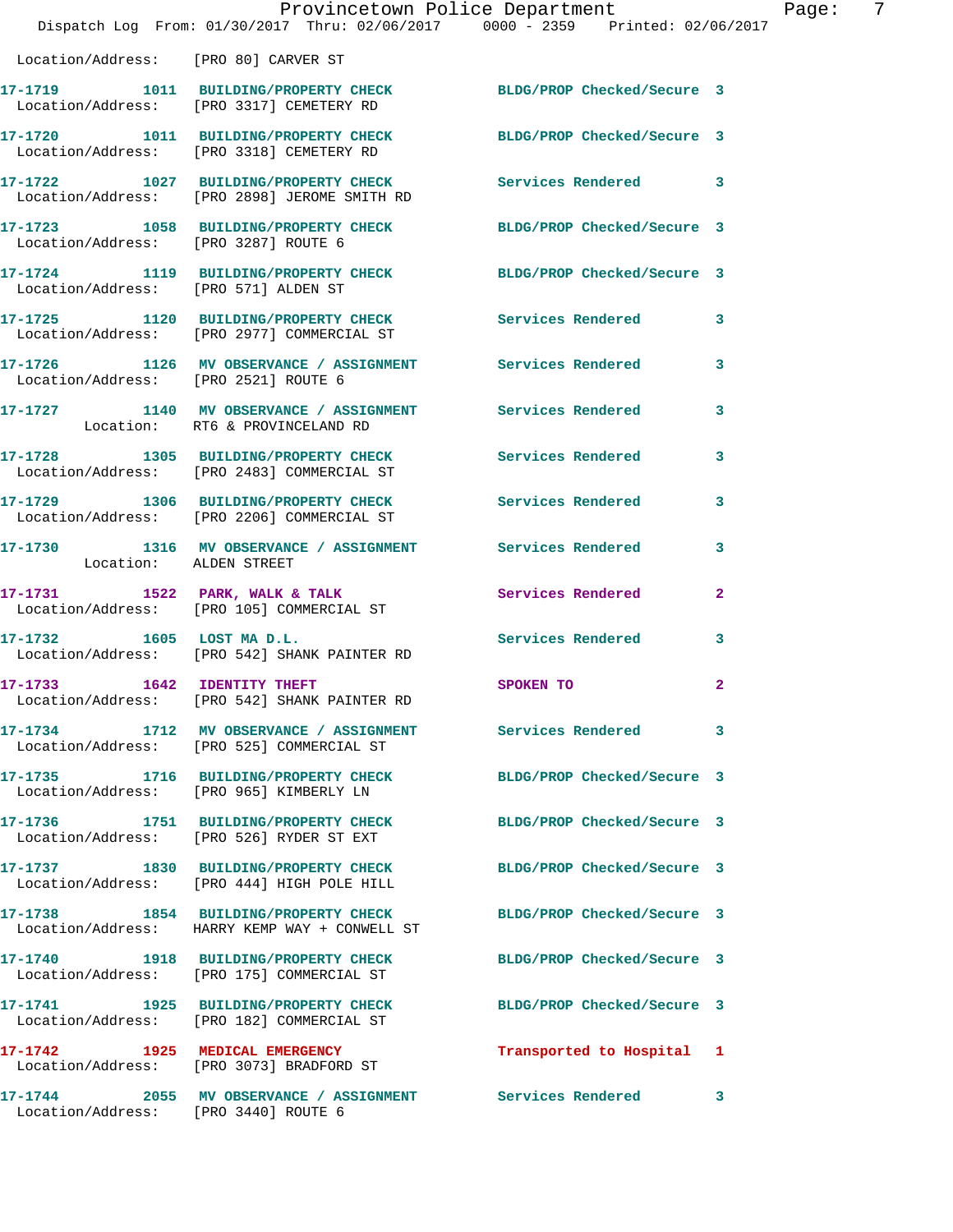|                                        | Provincetown Police Department<br>Dispatch Log From: 01/30/2017 Thru: 02/06/2017 0000 - 2359 Printed: 02/06/2017 |                            |              |
|----------------------------------------|------------------------------------------------------------------------------------------------------------------|----------------------------|--------------|
|                                        | 17-1745 2100 PARK, WALK & TALK Services Rendered<br>Location/Address: [PRO 105] COMMERCIAL ST                    |                            | $\mathbf{2}$ |
|                                        | 17-1746 2126 BUILDING/PROPERTY CHECK BLDG/PROP Checked/Secure 3<br>Location/Address: [PRO 530] SHANK PAINTER RD  |                            |              |
|                                        | 17-1747 2153 BUILDING/PROPERTY CHECK BLDG/PROP Checked/Secure 3<br>Location/Address: [PRO 519] RACE POINT RD     |                            |              |
| 17-1748 2227 LOBBY TRAFFIC             | Location/Address: [PRO 542] SHANK PAINTER RD                                                                     | Services Rendered          | 3            |
|                                        | 17-1749 2232 MEDICAL EMERGENCY<br>Location/Address: [PRO 1119] WAREHAM ST                                        | <b>PATIENT REFUSAL</b>     | 1            |
|                                        | 17-1750 2320 BUILDING/PROPERTY CHECK BLDG/PROP Checked/Secure 3<br>Location/Address: [PRO 3296] SHANK PAINTER RD |                            |              |
|                                        |                                                                                                                  | BLDG/PROP Checked/Secure 3 |              |
|                                        | 17-1752 2336 MV OBSERVANCE / ASSIGNMENT<br>Location/Address: HOWLAND ST + BRADFORD ST                            | <b>No Action Required</b>  | 3            |
| Location/Address: [PRO 94] BRADFORD ST | 17-1753 2337 MV OBSERVANCE / ASSIGNMENT Services Rendered                                                        |                            | 3            |
| For Date: $02/02/2017$ - Thursday      |                                                                                                                  |                            |              |
| Location/Address: [PRO 3921] ROUTE 6   | 17-1754 0044 BUILDING/PROPERTY CHECK BLDG/PROP Checked/Secure 3                                                  |                            |              |
| Location/Address: [PRO 1859] ROUTE 6   | 17-1755 0046 BUILDING/PROPERTY CHECK BLDG/PROP Checked/Secure 3                                                  |                            |              |
|                                        | 17-1756 0049 BUILDING/PROPERTY CHECK BLDG/PROP Checked/Secure 3<br>Location/Address: [PRO 3259] MACMILLAN WHARF  |                            |              |
|                                        | 17-1757 0106 MV OBSERVANCE / ASSIGNMENT Services Rendered<br>Location/Address: CONWELL ST + HARRY KEMP WAY       |                            | 3            |
|                                        | 17-1759 0220 BUILDING/PROPERTY CHECK<br>Location/Address: [PRO 444] HIGH POLE HILL                               | BLDG/PROP Checked/Secure 3 |              |
|                                        | 17-1760 0238 BUILDING/PROPERTY CHECK Services Rendered<br>Location/Address: [PRO 2977] COMMERCIAL ST             |                            | 3            |
|                                        | 17-1762 0251 BUILDING/PROPERTY CHECK<br>Location/Address: [PRO 564] BAYBERRY AVE                                 | <b>Services Rendered</b>   | 3            |
|                                        | 17-1761 0253 SUSPICIOUS ACTIVITY<br>Location/Address: [PRO 3475] CONWELL ST                                      | SPOKEN TO                  | $\mathbf{2}$ |
|                                        | 17-1763 0341 BUILDING/PROPERTY CHECK<br>Location/Address: [PRO 447] JEROME SMITH RD                              | Arrest(s) Made             | 3            |
| Location/Address: [PRO 606] CONWELL ST | 17-1764 0410 BUILDING/PROPERTY CHECK                                                                             | BLDG/PROP Checked/Secure 3 |              |
|                                        | 17-1765 6501 MV OBSERVANCE / ASSIGNMENT Services Rendered<br>Location/Address: HARRY KEMP WAY + CONWELL ST       |                            | 3            |
|                                        | 17-1766 0540 BUILDING/PROPERTY CHECK<br>Location/Address: [PRO 1645] HARRY KEMP WAY                              | BLDG/PROP Checked/Secure 3 |              |
|                                        | 17-1768 0711 BUILDING/PROPERTY CHECK<br>Location/Address: [PRO 2483] COMMERCIAL ST                               | <b>Services Rendered</b>   | 3            |
|                                        |                                                                                                                  | Services Rendered          | 3            |

Location/Address: [PRO 2490] PROVINCELANDS RD

Page: 8<br>
117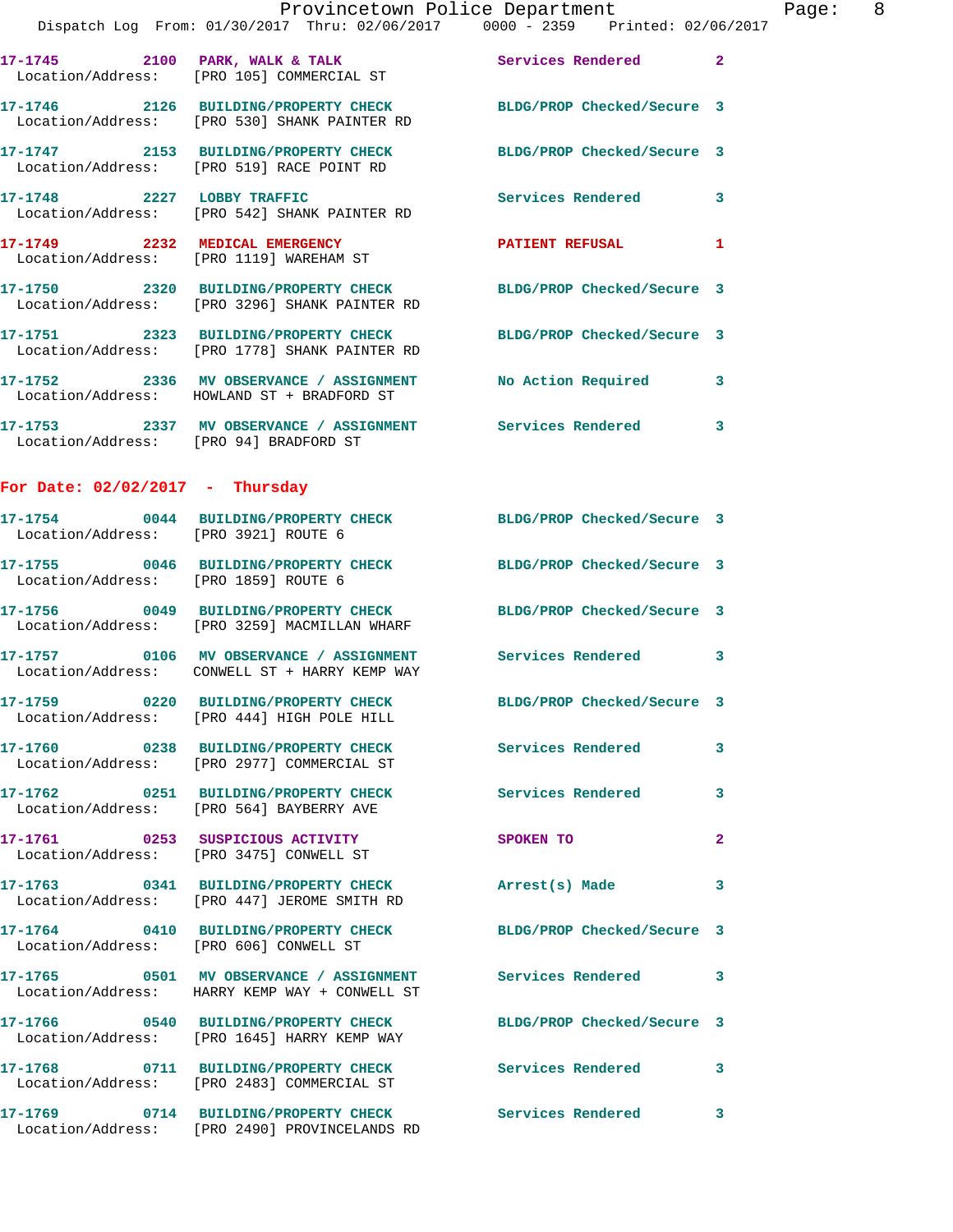| 17-1770 0722 BUILDING/PROPERTY CHECK Services Rendered 3<br>Location/Address: [PRO 2499] RACE POINT RD<br>17-1771 0815 SERVICE CALL/SCHOOL<br>Location/Address: [PRO 569] WINSLOW ST<br><b>Services Rendered</b><br>3<br>17-1772 0840 MV OBSERVANCE / ASSIGNMENT Services Rendered 3<br>Location/Address: [PRO 2521] ROUTE 6<br>17-1774 0906 BUILDING/PROPERTY CHECK<br>BLDG/PROP Checked/Secure 3<br>Location/Address: [PRO 3287] ROUTE 6<br>17-1775 0922 MV COMPLAINT<br>SPOKEN TO<br>Location/Address: [PRO 1543] COMMERCIAL ST<br>17-1776 0949 PET PANTRY<br>$\overline{2}$<br>Services Rendered<br>Location/Address: [PRO 2474] BRADFORD ST<br>17-1777 1009 SERVICE CALL/FINGERPRINTING Services Rendered<br>Location/Address: [PRO 542] SHANK PAINTER RD<br>17-1778 1020 ANIMAL CALL/PET PANTRY<br>Services Rendered<br>Location/Address: [PRO 3296] SHANK PAINTER RD<br>17-1779 1030 MV OBSERVANCE / ASSIGNMENT Services Rendered<br>Location: ALDEN STREET<br>17-1781 1103 BUILDING/PROPERTY CHECK Services Rendered<br>Location/Address: [PRO 3259] MACMILLAN WHARF<br>17-1783 1124 MV OBSERVANCE / ASSIGNMENT Services Rendered<br>Location/Address: [PRO 4048] ROUTE 6<br>17-1782 1128 ANIMAL CALL/PET PANTRY<br>Services Rendered<br>Location/Address: [PRO 285] COMMERCIAL ST<br>17-1785 1225 BUILDING/PROPERTY CHECK<br><b>Services Rendered</b><br>Location/Address: [PRO 2898] JEROME SMITH RD<br>17-1786    1329 ALARM - GENERAL<br>False Alarm<br>Location/Address: [PRO 1106] BAYBERRY AVE<br>17-1787 1400 BUILDING/PROPERTY CHECK<br>Services Rendered 3<br>Location/Address: [PRO 2481] TREMONT ST<br>17-1788 1425 SERVICE CALL<br>Services Rendered<br>Location/Address: [PRO 686] ATLANTIC AVE<br>17-1789 1458 SCHOOL<br><b>Services Rendered</b><br>Location/Address: [PRO 569] WINSLOW ST<br>17-1790 1459 LIFT ASSIST<br>Services Rendered<br>Location/Address: [PRO 442] HARRY KEMP WAY<br>17-1791 1501 BUILDING/PROPERTY CHECK<br>BLDG/PROP Checked/Secure 3<br>Location/Address: [PRO 1638] COMMERCIAL ST<br>17-1792 1518 BUILDING/PROPERTY CHECK<br>BLDG/PROP Checked/Secure 3<br>Location/Address: [PRO 1646] WINSLOW ST<br>17-1793 1525 MV OBSERVANCE / ASSIGNMENT Services Rendered<br>Location/Address: [PRO 2521] ROUTE 6<br>17-1795 1558 BUILDING/PROPERTY CHECK<br><b>Services Rendered</b><br>Location/Address: [PRO 2540] RACE POINT RD<br>17-1796 1715 PARK, WALK & TALK<br>Services Rendered<br>$\mathbf{2}$<br>Location/Address: [PRO 569] WINSLOW ST<br>Services Rendered<br>17-1797<br>1736 MV OBSERVANCE / ASSIGNMENT |  |                |
|-------------------------------------------------------------------------------------------------------------------------------------------------------------------------------------------------------------------------------------------------------------------------------------------------------------------------------------------------------------------------------------------------------------------------------------------------------------------------------------------------------------------------------------------------------------------------------------------------------------------------------------------------------------------------------------------------------------------------------------------------------------------------------------------------------------------------------------------------------------------------------------------------------------------------------------------------------------------------------------------------------------------------------------------------------------------------------------------------------------------------------------------------------------------------------------------------------------------------------------------------------------------------------------------------------------------------------------------------------------------------------------------------------------------------------------------------------------------------------------------------------------------------------------------------------------------------------------------------------------------------------------------------------------------------------------------------------------------------------------------------------------------------------------------------------------------------------------------------------------------------------------------------------------------------------------------------------------------------------------------------------------------------------------------------------------------------------------------------------------------------------------------------------------------------------------------------------------------------------------------------------------------------------------------------------------------------------------------------------------------------------------------------------------------------------------------------------------------------------------------------------------------------------------------------------------------|--|----------------|
|                                                                                                                                                                                                                                                                                                                                                                                                                                                                                                                                                                                                                                                                                                                                                                                                                                                                                                                                                                                                                                                                                                                                                                                                                                                                                                                                                                                                                                                                                                                                                                                                                                                                                                                                                                                                                                                                                                                                                                                                                                                                                                                                                                                                                                                                                                                                                                                                                                                                                                                                                                   |  |                |
|                                                                                                                                                                                                                                                                                                                                                                                                                                                                                                                                                                                                                                                                                                                                                                                                                                                                                                                                                                                                                                                                                                                                                                                                                                                                                                                                                                                                                                                                                                                                                                                                                                                                                                                                                                                                                                                                                                                                                                                                                                                                                                                                                                                                                                                                                                                                                                                                                                                                                                                                                                   |  |                |
|                                                                                                                                                                                                                                                                                                                                                                                                                                                                                                                                                                                                                                                                                                                                                                                                                                                                                                                                                                                                                                                                                                                                                                                                                                                                                                                                                                                                                                                                                                                                                                                                                                                                                                                                                                                                                                                                                                                                                                                                                                                                                                                                                                                                                                                                                                                                                                                                                                                                                                                                                                   |  |                |
|                                                                                                                                                                                                                                                                                                                                                                                                                                                                                                                                                                                                                                                                                                                                                                                                                                                                                                                                                                                                                                                                                                                                                                                                                                                                                                                                                                                                                                                                                                                                                                                                                                                                                                                                                                                                                                                                                                                                                                                                                                                                                                                                                                                                                                                                                                                                                                                                                                                                                                                                                                   |  |                |
|                                                                                                                                                                                                                                                                                                                                                                                                                                                                                                                                                                                                                                                                                                                                                                                                                                                                                                                                                                                                                                                                                                                                                                                                                                                                                                                                                                                                                                                                                                                                                                                                                                                                                                                                                                                                                                                                                                                                                                                                                                                                                                                                                                                                                                                                                                                                                                                                                                                                                                                                                                   |  | $\overline{2}$ |
|                                                                                                                                                                                                                                                                                                                                                                                                                                                                                                                                                                                                                                                                                                                                                                                                                                                                                                                                                                                                                                                                                                                                                                                                                                                                                                                                                                                                                                                                                                                                                                                                                                                                                                                                                                                                                                                                                                                                                                                                                                                                                                                                                                                                                                                                                                                                                                                                                                                                                                                                                                   |  |                |
|                                                                                                                                                                                                                                                                                                                                                                                                                                                                                                                                                                                                                                                                                                                                                                                                                                                                                                                                                                                                                                                                                                                                                                                                                                                                                                                                                                                                                                                                                                                                                                                                                                                                                                                                                                                                                                                                                                                                                                                                                                                                                                                                                                                                                                                                                                                                                                                                                                                                                                                                                                   |  | 3              |
|                                                                                                                                                                                                                                                                                                                                                                                                                                                                                                                                                                                                                                                                                                                                                                                                                                                                                                                                                                                                                                                                                                                                                                                                                                                                                                                                                                                                                                                                                                                                                                                                                                                                                                                                                                                                                                                                                                                                                                                                                                                                                                                                                                                                                                                                                                                                                                                                                                                                                                                                                                   |  | $\overline{2}$ |
|                                                                                                                                                                                                                                                                                                                                                                                                                                                                                                                                                                                                                                                                                                                                                                                                                                                                                                                                                                                                                                                                                                                                                                                                                                                                                                                                                                                                                                                                                                                                                                                                                                                                                                                                                                                                                                                                                                                                                                                                                                                                                                                                                                                                                                                                                                                                                                                                                                                                                                                                                                   |  | 3              |
|                                                                                                                                                                                                                                                                                                                                                                                                                                                                                                                                                                                                                                                                                                                                                                                                                                                                                                                                                                                                                                                                                                                                                                                                                                                                                                                                                                                                                                                                                                                                                                                                                                                                                                                                                                                                                                                                                                                                                                                                                                                                                                                                                                                                                                                                                                                                                                                                                                                                                                                                                                   |  | 3              |
|                                                                                                                                                                                                                                                                                                                                                                                                                                                                                                                                                                                                                                                                                                                                                                                                                                                                                                                                                                                                                                                                                                                                                                                                                                                                                                                                                                                                                                                                                                                                                                                                                                                                                                                                                                                                                                                                                                                                                                                                                                                                                                                                                                                                                                                                                                                                                                                                                                                                                                                                                                   |  | 3              |
|                                                                                                                                                                                                                                                                                                                                                                                                                                                                                                                                                                                                                                                                                                                                                                                                                                                                                                                                                                                                                                                                                                                                                                                                                                                                                                                                                                                                                                                                                                                                                                                                                                                                                                                                                                                                                                                                                                                                                                                                                                                                                                                                                                                                                                                                                                                                                                                                                                                                                                                                                                   |  | $\overline{2}$ |
|                                                                                                                                                                                                                                                                                                                                                                                                                                                                                                                                                                                                                                                                                                                                                                                                                                                                                                                                                                                                                                                                                                                                                                                                                                                                                                                                                                                                                                                                                                                                                                                                                                                                                                                                                                                                                                                                                                                                                                                                                                                                                                                                                                                                                                                                                                                                                                                                                                                                                                                                                                   |  | 3              |
|                                                                                                                                                                                                                                                                                                                                                                                                                                                                                                                                                                                                                                                                                                                                                                                                                                                                                                                                                                                                                                                                                                                                                                                                                                                                                                                                                                                                                                                                                                                                                                                                                                                                                                                                                                                                                                                                                                                                                                                                                                                                                                                                                                                                                                                                                                                                                                                                                                                                                                                                                                   |  | $\mathbf{1}$   |
|                                                                                                                                                                                                                                                                                                                                                                                                                                                                                                                                                                                                                                                                                                                                                                                                                                                                                                                                                                                                                                                                                                                                                                                                                                                                                                                                                                                                                                                                                                                                                                                                                                                                                                                                                                                                                                                                                                                                                                                                                                                                                                                                                                                                                                                                                                                                                                                                                                                                                                                                                                   |  |                |
|                                                                                                                                                                                                                                                                                                                                                                                                                                                                                                                                                                                                                                                                                                                                                                                                                                                                                                                                                                                                                                                                                                                                                                                                                                                                                                                                                                                                                                                                                                                                                                                                                                                                                                                                                                                                                                                                                                                                                                                                                                                                                                                                                                                                                                                                                                                                                                                                                                                                                                                                                                   |  | 3              |
|                                                                                                                                                                                                                                                                                                                                                                                                                                                                                                                                                                                                                                                                                                                                                                                                                                                                                                                                                                                                                                                                                                                                                                                                                                                                                                                                                                                                                                                                                                                                                                                                                                                                                                                                                                                                                                                                                                                                                                                                                                                                                                                                                                                                                                                                                                                                                                                                                                                                                                                                                                   |  | 3              |
|                                                                                                                                                                                                                                                                                                                                                                                                                                                                                                                                                                                                                                                                                                                                                                                                                                                                                                                                                                                                                                                                                                                                                                                                                                                                                                                                                                                                                                                                                                                                                                                                                                                                                                                                                                                                                                                                                                                                                                                                                                                                                                                                                                                                                                                                                                                                                                                                                                                                                                                                                                   |  | $\mathbf{1}$   |
|                                                                                                                                                                                                                                                                                                                                                                                                                                                                                                                                                                                                                                                                                                                                                                                                                                                                                                                                                                                                                                                                                                                                                                                                                                                                                                                                                                                                                                                                                                                                                                                                                                                                                                                                                                                                                                                                                                                                                                                                                                                                                                                                                                                                                                                                                                                                                                                                                                                                                                                                                                   |  |                |
|                                                                                                                                                                                                                                                                                                                                                                                                                                                                                                                                                                                                                                                                                                                                                                                                                                                                                                                                                                                                                                                                                                                                                                                                                                                                                                                                                                                                                                                                                                                                                                                                                                                                                                                                                                                                                                                                                                                                                                                                                                                                                                                                                                                                                                                                                                                                                                                                                                                                                                                                                                   |  |                |
|                                                                                                                                                                                                                                                                                                                                                                                                                                                                                                                                                                                                                                                                                                                                                                                                                                                                                                                                                                                                                                                                                                                                                                                                                                                                                                                                                                                                                                                                                                                                                                                                                                                                                                                                                                                                                                                                                                                                                                                                                                                                                                                                                                                                                                                                                                                                                                                                                                                                                                                                                                   |  | 3              |
|                                                                                                                                                                                                                                                                                                                                                                                                                                                                                                                                                                                                                                                                                                                                                                                                                                                                                                                                                                                                                                                                                                                                                                                                                                                                                                                                                                                                                                                                                                                                                                                                                                                                                                                                                                                                                                                                                                                                                                                                                                                                                                                                                                                                                                                                                                                                                                                                                                                                                                                                                                   |  | 3              |
|                                                                                                                                                                                                                                                                                                                                                                                                                                                                                                                                                                                                                                                                                                                                                                                                                                                                                                                                                                                                                                                                                                                                                                                                                                                                                                                                                                                                                                                                                                                                                                                                                                                                                                                                                                                                                                                                                                                                                                                                                                                                                                                                                                                                                                                                                                                                                                                                                                                                                                                                                                   |  |                |
|                                                                                                                                                                                                                                                                                                                                                                                                                                                                                                                                                                                                                                                                                                                                                                                                                                                                                                                                                                                                                                                                                                                                                                                                                                                                                                                                                                                                                                                                                                                                                                                                                                                                                                                                                                                                                                                                                                                                                                                                                                                                                                                                                                                                                                                                                                                                                                                                                                                                                                                                                                   |  | 3              |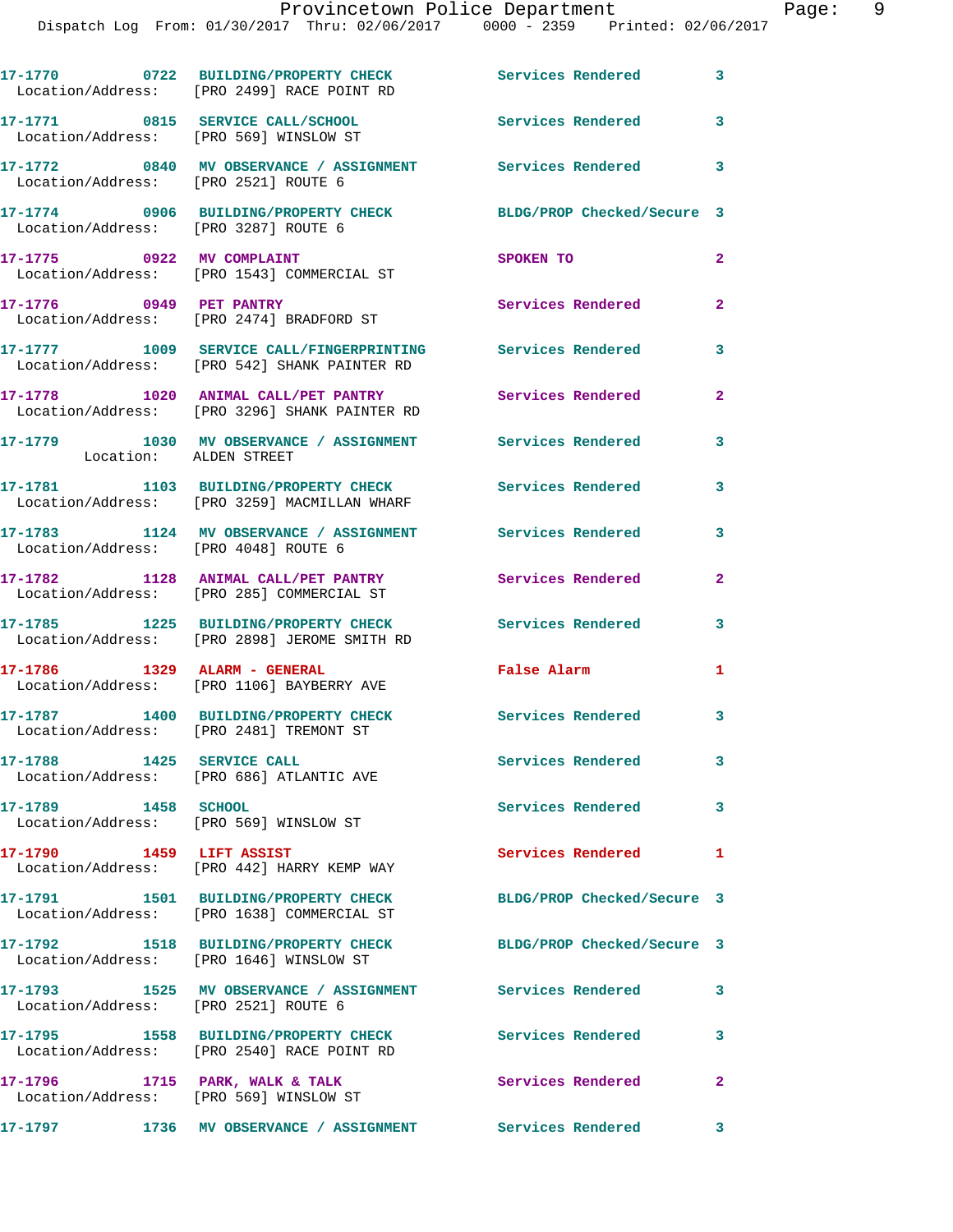|                                                          | Dispatch Log From: 01/30/2017 Thru: 02/06/2017 0000 - 2359 Printed: 02/06/2017                            | Provincetown Police Department                                                                                                                                                                                                |              | Page: 10 |  |
|----------------------------------------------------------|-----------------------------------------------------------------------------------------------------------|-------------------------------------------------------------------------------------------------------------------------------------------------------------------------------------------------------------------------------|--------------|----------|--|
|                                                          | Location/Address: HOWLAND ST + BRADFORD ST                                                                |                                                                                                                                                                                                                               |              |          |  |
| 17-1798 1805 MV STOP                                     | Location/Address: [PRO 1886] BRADFORD ST                                                                  | VERBAL WARNING 3                                                                                                                                                                                                              |              |          |  |
|                                                          | 17-1799 1817 BUILDING/PROPERTY CHECK BLDG/PROP Checked/Secure 3<br>Location/Address: [PRO 446] HOWLAND ST |                                                                                                                                                                                                                               |              |          |  |
|                                                          | 17-1800 1833 BUILDING/PROPERTY CHECK<br>Location/Address: [PRO 3259] MACMILLAN WHARF                      | BLDG/PROP Checked/Secure 3                                                                                                                                                                                                    |              |          |  |
| Location/Address: SHANK PAINTER RD                       | 17-1801 1851 MV OBSERVANCE / ASSIGNMENT No Action Required 3                                              |                                                                                                                                                                                                                               |              |          |  |
| Location/Address: [PRO 521] ROUTE 6                      | 17-1802 1901 BUILDING/PROPERTY CHECK Services Rendered 3                                                  |                                                                                                                                                                                                                               |              |          |  |
|                                                          | 17-1803 1911 BUILDING/PROPERTY CHECK Services Rendered 3<br>Location/Address: [PRO 3318] CEMETERY RD      |                                                                                                                                                                                                                               |              |          |  |
|                                                          | 17-1804 1911 BUILDING/PROPERTY CHECK Services Rendered<br>Location/Address: [PRO 3317] CEMETERY RD        |                                                                                                                                                                                                                               | 3            |          |  |
| 17-1805   1915   COMPLAINT                               | Location/Address: [PRO 542] SHANK PAINTER RD                                                              | FOLLOW UP AND THE STATE OF THE STATE OF THE STATE OF THE STATE OF THE STATE OF THE STATE OF THE STATE OF THE STATE OF THE STATE OF THE STATE OF THE STATE OF THE STATE OF THE STATE OF THE STATE OF THE STATE OF THE STATE OF | $\mathbf{3}$ |          |  |
| 17-1806 2010 MV DISABLED<br>Location/Address: WINSLOW ST |                                                                                                           | Services Rendered 2                                                                                                                                                                                                           | 1            |          |  |
|                                                          | 17-1807 2050 BUILDING/PROPERTY CHECK BLDG/PROP Checked/Secure 3<br>Location/Address: [PRO 3287] ROUTE 6   |                                                                                                                                                                                                                               |              |          |  |
|                                                          | 17-1808 2053 BUILDING/PROPERTY CHECK Services Rendered 3<br>Location/Address: [PRO 3430] COMMERCIAL ST    |                                                                                                                                                                                                                               |              |          |  |
|                                                          | 17-1809 2221 BUILDING/PROPERTY CHECK<br>Location/Address: [PRO 1778] SHANK PAINTER RD                     | BLDG/PROP Checked/Secure 3                                                                                                                                                                                                    |              |          |  |
|                                                          | 17-1810 2305 LOBBY TRAFFIC<br>Location/Address: [PRO 542] SHANK PAINTER RD                                | Services Rendered 3                                                                                                                                                                                                           |              |          |  |
|                                                          | Location/Address: [PRO 3163] WINTHROP ST                                                                  |                                                                                                                                                                                                                               |              |          |  |
| For Date: $02/03/2017$ - Friday                          |                                                                                                           |                                                                                                                                                                                                                               |              |          |  |
|                                                          | 17-1813 6001 MV OBSERVANCE / ASSIGNMENT Services Rendered 3<br>Location/Address: [PRO 3430] COMMERCIAL ST |                                                                                                                                                                                                                               |              |          |  |
|                                                          | 17-1814 0038 BUILDING/PROPERTY CHECK<br>Location/Address: [PRO 379] COMMERCIAL ST                         | BLDG/PROP Checked/Secure 3                                                                                                                                                                                                    |              |          |  |
| Location/Address: [PRO 94] BRADFORD ST                   | 17-1815 0100 MV OBSERVANCE / ASSIGNMENT Services Rendered 3                                               |                                                                                                                                                                                                                               |              |          |  |
|                                                          | 17-1816 0108 BUILDING/PROPERTY CHECK<br>Location/Address: [PRO 530] SHANK PAINTER RD                      | BLDG/PROP Checked/Secure 3                                                                                                                                                                                                    |              |          |  |
|                                                          | 17-1817 0110 BUILDING/PROPERTY CHECK<br>Location/Address: [PRO 75] CAPTAIN BERTIES WAY                    | BLDG/PROP Checked/Secure 3                                                                                                                                                                                                    |              |          |  |

**17-1818 0113 BUILDING/PROPERTY CHECK BLDG/PROP Checked/Secure 3** 

Location/Address: [PRO 2520] PRINCE ST

**17-1819 0125 MV OBSERVANCE / ASSIGNMENT No Action Required 3**  Location/Address: [PRO 1886] BRADFORD ST

**17-1820 0141 BUILDING/PROPERTY CHECK Services Rendered 3**  Location/Address: [PRO 433] RYDER ST EXT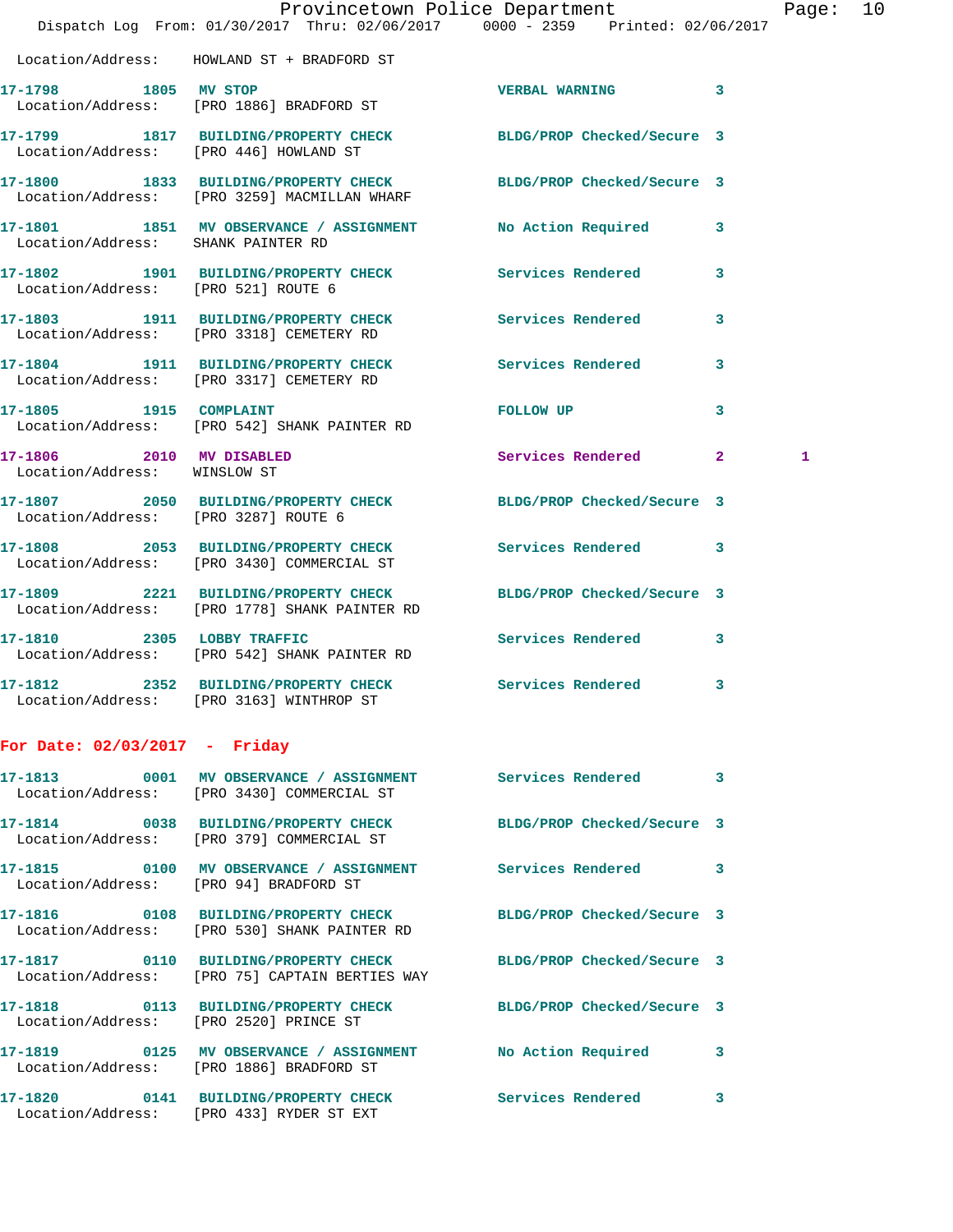|                                                             | Provincetown Police Department<br>Dispatch Log From: 01/30/2017 Thru: 02/06/2017 0000 - 2359 Printed: 02/06/2017 |                            |                         |
|-------------------------------------------------------------|------------------------------------------------------------------------------------------------------------------|----------------------------|-------------------------|
| Location/Address: [PRO 606] CONWELL ST                      | 17-1821 0245 BUILDING/PROPERTY CHECK BLDG/PROP Checked/Secure 3                                                  |                            |                         |
| Location/Address: [PRO 37] BRADFORD ST                      | 17-1822 0309 BUILDING/PROPERTY CHECK BLDG/PROP Checked/Secure 3                                                  |                            |                         |
|                                                             | 17-1823 0348 BUILDING/PROPERTY CHECK BLDG/PROP Checked/Secure 3<br>Location/Address: [PRO 2859] BRADFORD ST      |                            |                         |
| Location/Address: [PRO 446] HOWLAND ST                      | 17-1824 0357 BUILDING/PROPERTY CHECK BLDG/PROP Checked/Secure 3                                                  |                            |                         |
|                                                             | 17-1825 0409 BUILDING/PROPERTY CHECK<br>Location/Address: [PRO 3259] MACMILLAN WHARF                             | BLDG/PROP Checked/Secure 3 |                         |
|                                                             | 17-1826 0415 BUILDING/PROPERTY CHECK BLDG/PROP Checked/Secure 3<br>Location/Address: [PRO 1886] BRADFORD ST      |                            |                         |
|                                                             | 17-1827 0430 BUILDING/PROPERTY CHECK<br>Location/Address: [PRO 99] COMMERCIAL ST                                 | BLDG/PROP Checked/Secure 3 |                         |
|                                                             | 17-1828 0500 PARK, WALK & TALK<br>Location/Address: [PRO 516] RACE POINT RD                                      | Services Rendered          | $\mathbf{2}$            |
|                                                             | 17-1829 0729 INJURED HAWK<br>Location/Address: [PRO 3296] SHANK PAINTER RD                                       | <b>GONE ON ARRIVAL</b>     | $\overline{\mathbf{2}}$ |
| Location/Address: [PRO 3287] ROUTE 6                        | 17-1830 0746 PARK, WALK & TALK 1988 Services Rendered                                                            |                            | $\mathbf{2}$            |
| 17-1832 0748 AT SCHOOL                                      | Location/Address: [PRO 569] WINSLOW ST                                                                           | <b>Services Rendered</b>   | 3                       |
|                                                             | 17-1831 0751 BUILDING/PROPERTY CHECK Services Rendered<br>Location/Address: [PRO 3670] SHANK PAINTER RD          |                            | 3                       |
|                                                             | 17-1833 6803 BUILDING/PROPERTY CHECK Services Rendered<br>Location/Address: [PRO 2540] RACE POINT RD             |                            | 3                       |
|                                                             | 17-1834 0811 BUILDING/PROPERTY CHECK<br>Location/Address: [PRO 2206] COMMERCIAL ST                               | BLDG/PROP Checked/Secure 3 |                         |
| 17-1835 0816 MV STOP<br>Location/Address: [PRO 521] ROUTE 6 |                                                                                                                  | Citation/Warning Issued    |                         |
|                                                             | 17-1836 0818 PET MEETING/PANTRY<br>Location/Address: [PRO 488] MAYFLOWER ST                                      | Services Rendered          | 3                       |
| Location/Address: ROUTE 6 + SNAIL RD                        | 17-1838 6834 MV OBSERVANCE / ASSIGNMENT Services Rendered                                                        |                            | 3                       |
|                                                             | 17-1837 0837 BUILDING/PROPERTY CHECK<br>Location/Address: [PRO 526] RYDER ST EXT                                 | <b>Services Rendered</b>   | 3                       |
|                                                             | 17-1839 0849 BUILDING/PROPERTY CHECK<br>Location/Address: [PRO 106] COMMERCIAL ST                                | <b>Services Rendered</b>   | 3                       |
| 17-1840 0901 MV STOP                                        | Location/Address: [PRO 2818] CONWELL ST                                                                          | <b>VERBAL WARNING</b>      | 3                       |
|                                                             | 17-1841 0904 DELIVERY TRUCK COMPLAINT<br>Location/Address: [PRO 1463] COMMERCIAL ST                              | Services Rendered          | $\mathbf{2}$            |
|                                                             | 17-1842 0907 BUILDING/PROPERTY CHECK BLDG/PROP Checked/Secure 3<br>Location/Address: [PRO 2500] COMMERCIAL ST    |                            |                         |
|                                                             | 17-1843  0915 MV OBSERVANCE / ASSIGNMENT Services Rendered<br>Location/Address: BRADFORD ST + STANDISH ST        |                            | 3                       |

**17-1844 0934 FOLLOW UP Services Rendered 2** 

Location/Address: [PRO 1075] PLEASANT ST

Page:  $11$ <br> $17$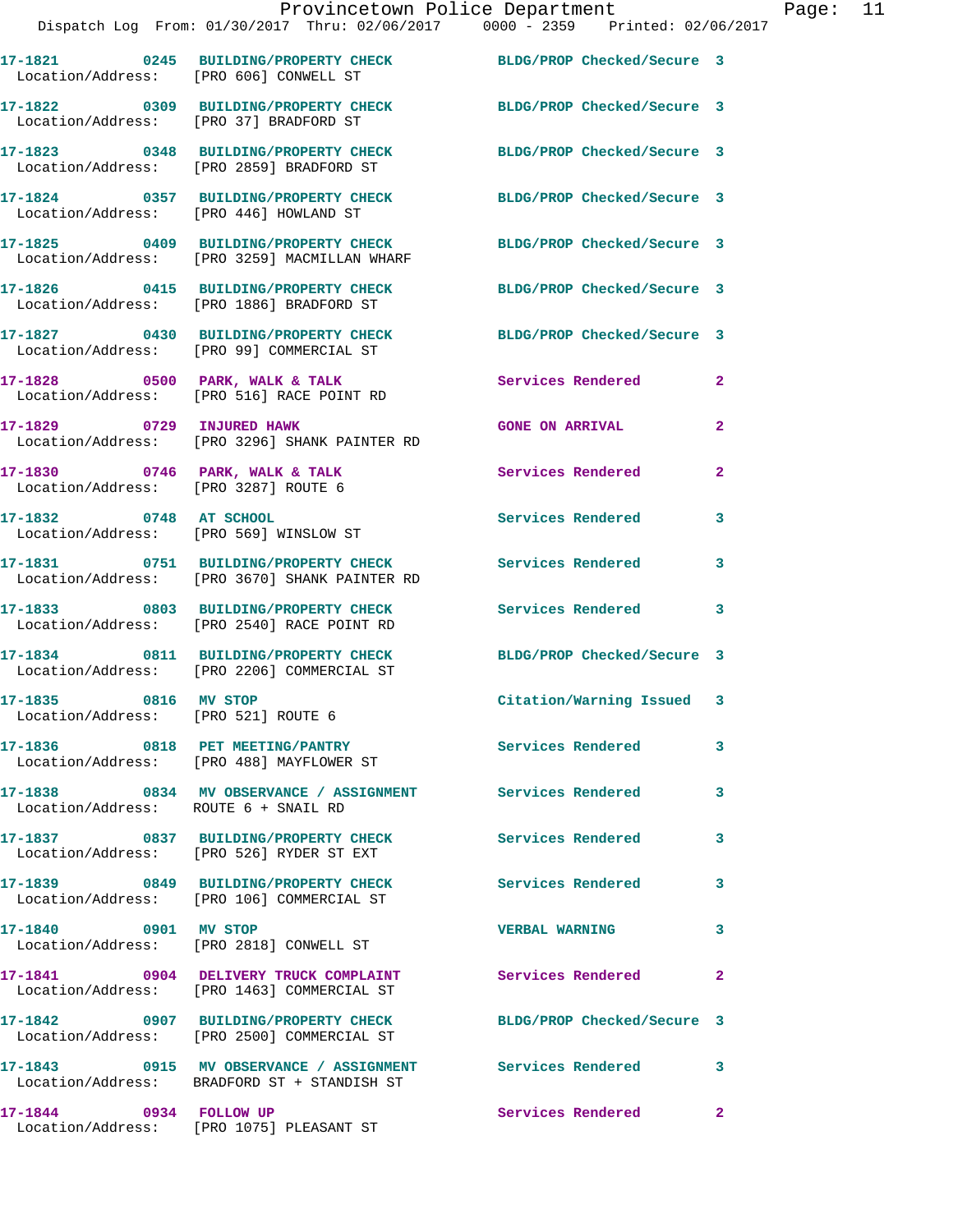|                                                                   | 17-1845 0948 BUILDING/PROPERTY CHECK BLDG/PROP Checked/Secure 3<br>Location/Address: [PRO 3317] CEMETERY RD   |                            |                |  |
|-------------------------------------------------------------------|---------------------------------------------------------------------------------------------------------------|----------------------------|----------------|--|
| Location/Address: [PRO 571] ALDEN ST                              | 17-1846 1027 BUILDING/PROPERTY CHECK BLDG/PROP Checked/Secure 3                                               |                            |                |  |
| Location/Address: SHANK PAINTER RD                                | 17-1847 1027 MV OBSERVANCE / ASSIGNMENT Services Rendered                                                     |                            | 3              |  |
|                                                                   | 17-1848 1056 DOCTOR-ORDERED TRANSPORT<br>Location/Address: [PRO 1168] WINTHROP ST                             | Transported to Hospital 1  |                |  |
|                                                                   | 17-1849 1115 MV OBSERVANCE / ASSIGNMENT Services Rendered<br>Location/Address: COMMERCIAL ST + SNAIL RD       |                            | 3              |  |
| Location/Address: [PRO 3440] ROUTE 6                              | 17-1850 1239 MV OBSERVANCE / ASSIGNMENT Services Rendered                                                     |                            | 3              |  |
| 17-1851 1245 VERBAL SPEED<br>Location/Address: [PRO 2513] ROUTE 6 |                                                                                                               | <b>VERBAL WARNING</b>      | 3              |  |
|                                                                   | 17-1852 1254 BUILDING/PROPERTY CHECK Services Rendered<br>Location/Address: [PRO 2483] COMMERCIAL ST          |                            | 3              |  |
|                                                                   | 17-1853 1309 MV OBSERVANCE / ASSIGNMENT Services Rendered<br>Location/Address: [PRO 3078] ALDEN ST            |                            | 3              |  |
| 17-1854 1319 911 MISDIAL                                          | Location/Address: [PRO 3296] SHANK PAINTER RD                                                                 | Services Rendered          | 1              |  |
|                                                                   | 17-1855 1347 PARK, WALK & TALK<br>Location: [PRO 3431] LOPES SQUARE                                           | Services Rendered          | $\overline{2}$ |  |
| 17-1856 1433 MV DISABLED                                          | Location/Address: HOWLAND ST + HARRY KEMP WAY                                                                 | Services Rendered          | $\mathbf{2}$   |  |
|                                                                   | 17-1857 1450 PARK, WALK & TALK<br>Location/Address: [PRO 569] WINSLOW ST                                      | <b>Services Rendered</b>   | $\mathbf{2}$   |  |
|                                                                   | 17-1858 1521 BUILDING/PROPERTY CHECK BLDG/PROP Checked/Secure 3<br>Location/Address: [PRO 2483] COMMERCIAL ST |                            |                |  |
| 17-1859 1543 WATER TURN ON<br>Location/Address: COURT ST          |                                                                                                               | Services Rendered          | 3              |  |
|                                                                   | 17-1860 1554 MV OBSERVANCE / ASSIGNMENT<br>Location/Address: [PRO 3430] COMMERCIAL ST                         | <b>Services Rendered</b>   | 3              |  |
| Location/Address: [PRO 521] ROUTE 6                               | 17-1861 1557 BUILDING/PROPERTY CHECK                                                                          | BLDG/PROP Checked/Secure 3 |                |  |
|                                                                   | 17-1862 1610 MV OBSERVANCE / ASSIGNMENT Services Rendered<br>Location/Address: HIGH POLE HL + BRADFORD ST     |                            | 3              |  |
|                                                                   | 17-1863 1808 BUILDING/PROPERTY CHECK<br>Location/Address: [PRO 3259] MACMILLAN WHARF                          | BLDG/PROP Checked/Secure 3 |                |  |
|                                                                   | 17-1864 1811 BUILDING/PROPERTY CHECK BLDG/PROP Checked/Secure 3<br>Location/Address: [PRO 175] COMMERCIAL ST  |                            |                |  |
|                                                                   | 17-1865 1928 BUILDING/PROPERTY CHECK BLDG/PROP Checked/Secure 3<br>Location/Address: [PRO 2977] COMMERCIAL ST |                            |                |  |
| 17-1866 1940 MV STOP<br>Location/Address: [PRO 2518] ROUTE 6      |                                                                                                               | <b>VERBAL WARNING</b>      | 3              |  |
| Location/Address: SNAIL RD                                        | 17-1867  2010 MV OBSERVANCE / ASSIGNMENT Services Rendered                                                    |                            | 3              |  |
| 17-1869 2122 SERVE WARRANT                                        |                                                                                                               | Could Not Locate           | 3              |  |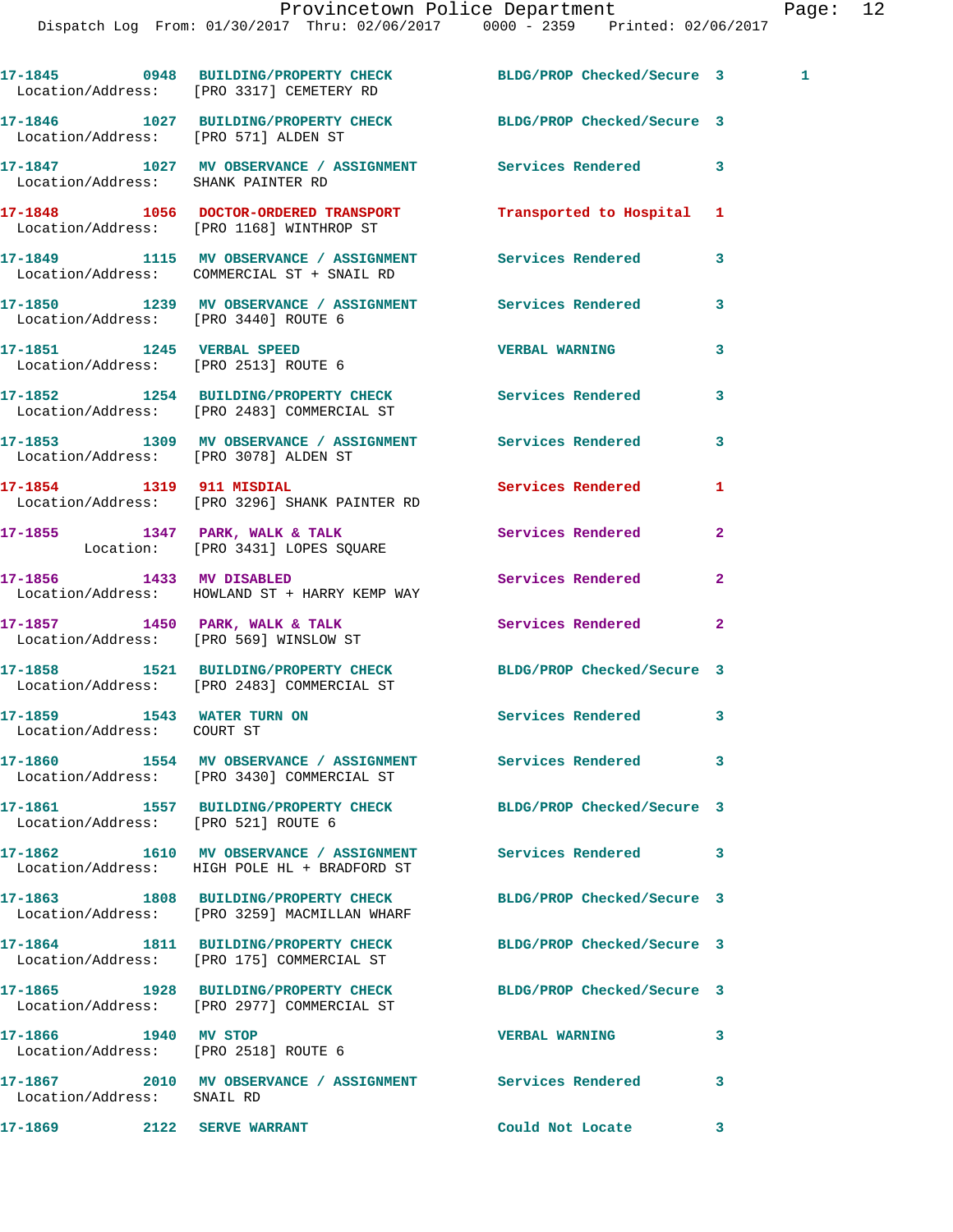|                                                              | Dispatch Log From: 01/30/2017 Thru: 02/06/2017 0000 - 2359 Printed: 02/06/2017                                   | Provincetown Police Department            | Page: 13 |  |
|--------------------------------------------------------------|------------------------------------------------------------------------------------------------------------------|-------------------------------------------|----------|--|
| Location/Address: CONWELL ST                                 |                                                                                                                  |                                           |          |  |
|                                                              | 17-1870 2239 LOBBY TRAFFIC<br>Location/Address: [PRO 542] SHANK PAINTER RD                                       | Services Rendered 3                       | 11       |  |
| Location/Address: [PRO 16] BRADFORD ST                       | 17-1871 2319 BUILDING/PROPERTY CHECK BLDG/PROP Checked/Secure 3                                                  |                                           |          |  |
| Location/Address: ROUTE 6 + SNAIL RD                         | 17-1872 2354 MV OBSERVANCE / ASSIGNMENT Services Rendered 3                                                      |                                           |          |  |
|                                                              | 17-1873 2357 BUILDING/PROPERTY CHECK BLDG/PROP Checked/Secure 3<br>Location/Address: [PRO 530] SHANK PAINTER RD  |                                           |          |  |
| For Date: $02/04/2017$ - Saturday                            |                                                                                                                  |                                           |          |  |
|                                                              | 17-1874 0004 MV STOP<br>Location/Address: [PRO 2818] CONWELL ST                                                  | VERBAL WARNING 3                          |          |  |
|                                                              | 17-1875 0006 MV OBSERVANCE / ASSIGNMENT Services Rendered 3<br>Location/Address: BRADFORD ST + RYDER ST          |                                           |          |  |
|                                                              | 17-1876 0024 BUILDING/PROPERTY CHECK BLDG/PROP Checked/Secure 3<br>Location/Address: [PRO 3259] MACMILLAN WHARF  |                                           |          |  |
| 17-1877 0046 MV STOP                                         | Location/Address: [PRO 3004] BRADFORD ST                                                                         | VERBAL WARNING 3                          |          |  |
|                                                              | 17-1878 0056 MV OBSERVANCE / ASSIGNMENT Services Rendered<br>Location/Address: BRADFORD ST + HOWLAND ST          | 3                                         |          |  |
|                                                              | 17-1881 0142 MV OBSERVANCE / ASSIGNMENT<br>Location/Address: [PRO 3004] BRADFORD ST                              | <b>No Action Required</b><br>$\mathbf{3}$ |          |  |
|                                                              | 17-1882 0150 BUILDING/PROPERTY CHECK Services Rendered<br>Location/Address: [PRO 75] CAPTAIN BERTIES WAY         | 3                                         |          |  |
| Location/Address: HARRY KEMP WAY                             | 17-1883 0151 BUILDING/PROPERTY CHECK Services Rendered 3                                                         |                                           |          |  |
|                                                              | 17-1884 0215 BUILDING/PROPERTY CHECK BLDG/PROP Checked/Secure 3<br>Location/Address: [PRO 1638] COMMERCIAL ST    |                                           |          |  |
|                                                              | 17-1886 60229 MV OBSERVANCE / ASSIGNMENT Services Rendered 3<br>Location/Address: SHANK PAINTER RD + PROVINCE RD |                                           |          |  |
|                                                              | 17-1885 0235 BUILDING/PROPERTY CHECK<br>Location/Address: [PRO 1780] JOHNSON ST                                  | BLDG/PROP Checked/Secure 3                |          |  |
|                                                              | 17-1887 0236 BUILDING/PROPERTY CHECK BLDG/PROP Checked/Secure 3<br>Location/Address: [PRO 306] COMMERCIAL ST     |                                           |          |  |
|                                                              | 17-1888 0246 MV STOP<br>Location/Address: [PRO 536] SHANK PAINTER RD<br>Refer To Summons: 17-13-AR               | Citation/Warning Issued 3                 |          |  |
| Location/Address: ROUTE 6                                    | 17-1889 0541 MV OBSERVANCE / ASSIGNMENT Services Rendered                                                        | 3                                         |          |  |
| 17-1890 0755 HAZARDS<br>Location/Address: [PRO 2479] ROUTE 6 |                                                                                                                  | Services Rendered<br>$\mathbf{2}$         |          |  |
| 17-1891 0827 PET PANTRY                                      | Location/Address: [PRO 3296] SHANK PAINTER RD                                                                    | Services Rendered 3                       |          |  |
|                                                              | 17-1892 0831 MV OBSERVANCE / ASSIGNMENT Services Rendered 3<br>Location/Address: BRADFORD ST + STANDISH ST       |                                           |          |  |
| Location/Address: [PRO 16] BRADFORD ST                       | 17-1893 0900 BUILDING/PROPERTY CHECK Services Rendered                                                           | $\mathbf{3}$                              |          |  |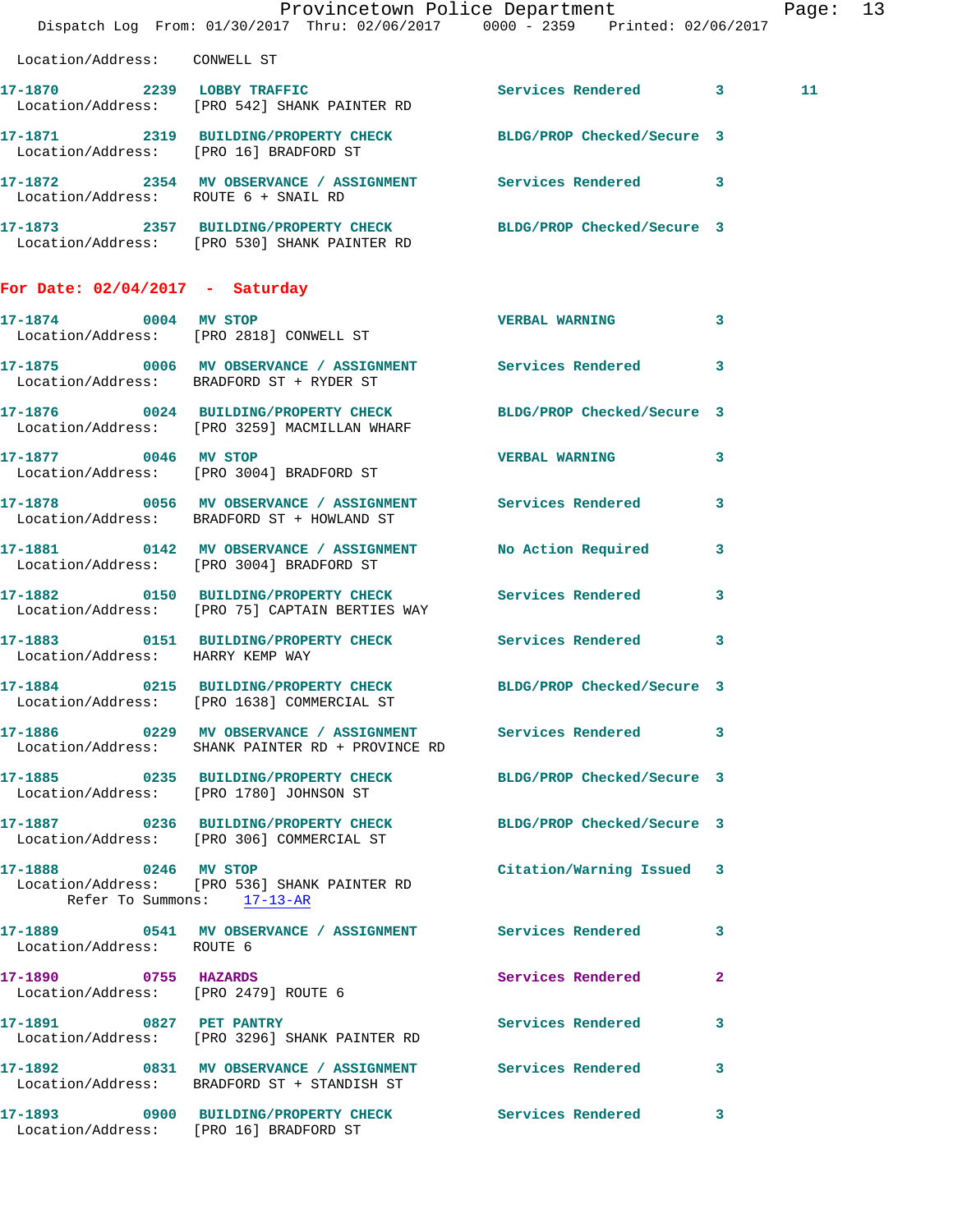Dispatch Log From: 01/30/2017 Thru: 02/06/2017 0000 - 2359 Printed: 02/06/2017

|                                                          | 17-1894 0910 BUILDING/PROPERTY CHECK Services Rendered<br>Location/Address: [PRO 526] RYDER ST EXT            |                            | 3              |              |
|----------------------------------------------------------|---------------------------------------------------------------------------------------------------------------|----------------------------|----------------|--------------|
|                                                          | 17-1895 0932 BUILDING/PROPERTY CHECK Services Rendered<br>Location/Address: [PRO 3430] COMMERCIAL ST          |                            | 3              |              |
|                                                          | 17-1897 0956 ASSIST CITIZEN<br>Location/Address: [PRO 542] SHANK PAINTER RD                                   | <b>Services Rendered</b>   | 3              |              |
|                                                          | 17-1898 1008 LOOSE DOG<br>Location/Address: [PRO 396] COMMERCIAL ST                                           | Services Rendered          | $\overline{a}$ |              |
|                                                          | 17-1899 1016 BUILDING/PROPERTY CHECK<br>Location/Address: [PRO 2206] COMMERCIAL ST                            | BLDG/PROP Checked/Secure 3 |                |              |
| 17-1900 1042 HARASSMENT<br>Location/Address: CONANT ST   |                                                                                                               | Services Rendered 2        |                | -1           |
|                                                          | 17-1901 1056 BUILDING/PROPERTY CHECK Services Rendered<br>Location/Address: [PRO 2540] RACE POINT RD          |                            | 3              |              |
|                                                          | 17-1902 1108 BUILDING/PROPERTY CHECK Services Rendered<br>Location/Address: [PRO 518] RACE POINT RD           |                            | 3              |              |
| 17-1903 1126 911 GENERAL<br>Location/Address: FREEMAN ST |                                                                                                               | Could Not Locate           | 1              |              |
|                                                          | 17-1904 1207 MV OBSERVANCE / ASSIGNMENT Services Rendered<br>Location/Address: ALDEN ST + BRADFORD ST         |                            | 3              |              |
|                                                          | 17-1905 1243 PARK, WALK & TALK<br>Location: [PRO 3431] LOPES SQUARE                                           | Services Rendered          | $\mathbf{2}$   |              |
|                                                          | 17-1906 1335 MV OBSERVANCE / ASSIGNMENT Services Rendered<br>Location/Address: [PRO 3440] ROUTE 6             |                            | 3              |              |
|                                                          | 17-1907 1352 DISTURBANCE<br>Location/Address: [PRO 1795] BRADFORD ST                                          | Services Rendered          | 1              |              |
|                                                          | 17-1908 1514 BUILDING/PROPERTY CHECK BLDG/PROP Checked/Secure 3<br>Location/Address: [PRO 1638] COMMERCIAL ST |                            |                |              |
|                                                          | 17-1910 1604 PARK, WALK & TALK<br>Location/Address: [PRO 105] COMMERCIAL ST                                   | Services Rendered          | $\mathbf{2}$   |              |
|                                                          | 17-1911 1712 MV OBSERVANCE / ASSIGNMENT<br>Location/Address: [PRO 1867] SHANK PAINTER RD                      | No Action Required         | 3              |              |
| 17-1912 1808 SERVE WARRANT                               | Location/Address: [PRO 542] SHANK PAINTER RD<br>Refer To Arrest: 17-14-AR                                     | Arrest(s) Made             | 3              | $\mathbf{1}$ |
|                                                          | 17-1913 1854 ANIMAL CALL<br>Location/Address: [PRO 2273] WINTHROP ST                                          | SPOKEN TO                  | 2              |              |
|                                                          | 17-1914 1854 IDENTITY THEFT<br>Location/Address: [PRO 193] COMMERCIAL ST                                      | Services Rendered          | $\mathbf{2}$   |              |
|                                                          | 17-1915 1957 REQUEST FOR PROP CHECK<br>Location/Address: [PRO 2977] COMMERCIAL ST                             | Services Rendered          | 3              |              |
|                                                          | 17-1916 2004 BUILDING/PROPERTY CHECK<br>Location/Address: [PRO 519] RACE POINT RD                             | BLDG/PROP Checked/Secure 3 |                |              |
| Location/Address: [PRO 3287] ROUTE 6                     | 17-1917 2047 BUILDING/PROPERTY CHECK                                                                          | BLDG/PROP Checked/Secure 3 |                |              |
| 17-1918 2203 NOISE COMPLAINT                             | Location/Address: [PRO 1304] BROWNE ST                                                                        | Unfounded                  | 3              |              |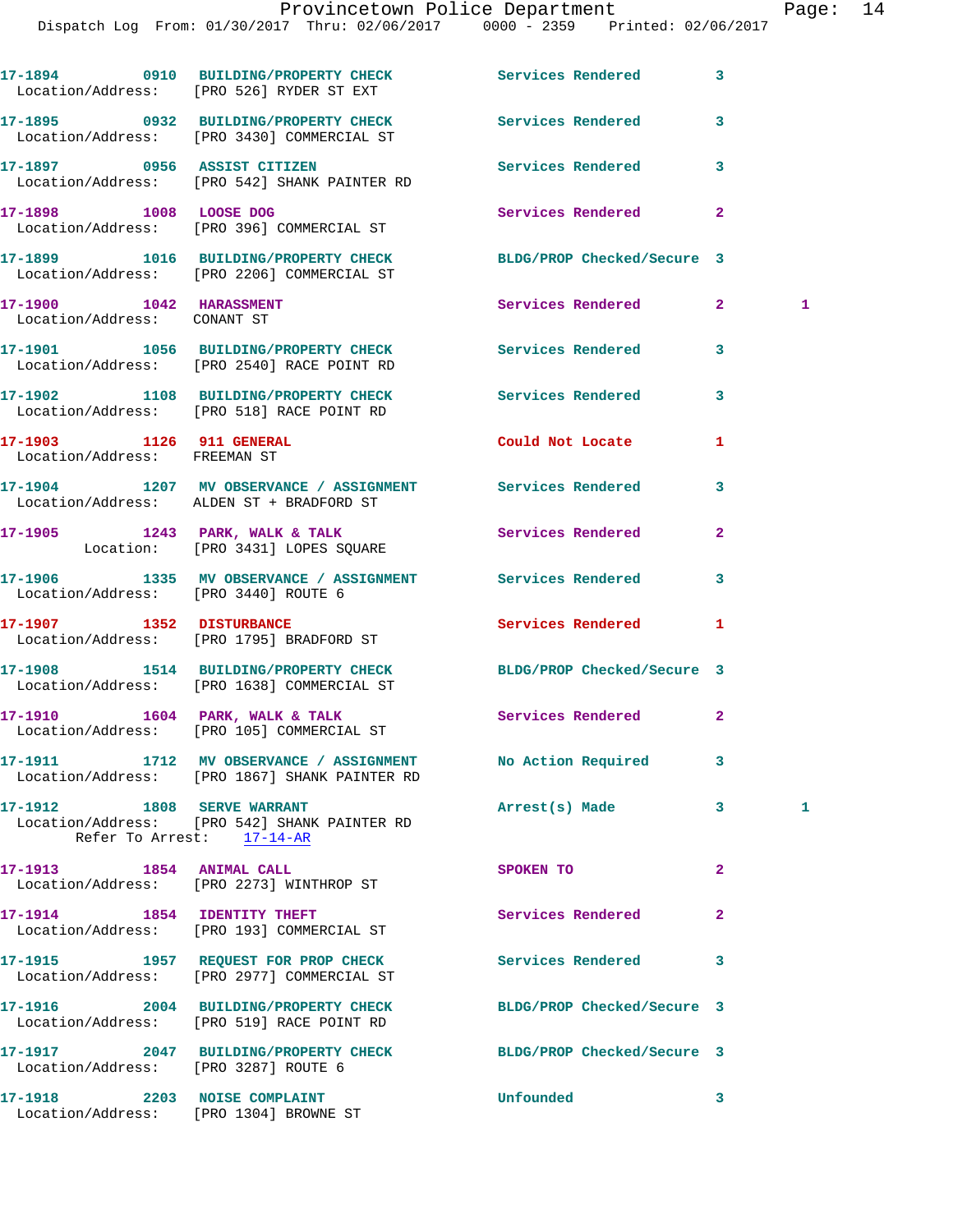|                                      | Provincetown Police Department The Page: 15<br>Dispatch Log From: 01/30/2017 Thru: 02/06/2017   0000 - 2359   Printed: 02/06/2017 |                     |              |    |  |
|--------------------------------------|-----------------------------------------------------------------------------------------------------------------------------------|---------------------|--------------|----|--|
|                                      | 17-1919 2322 BUILDING/PROPERTY CHECK BLDG/PROP Checked/Secure 3<br>Location/Address: [PRO 16] BRADFORD ST                         |                     |              |    |  |
|                                      | 17-1920 2340 BUILDING/PROPERTY CHECK Services Rendered 3<br>Location/Address: [PRO 530] SHANK PAINTER RD                          |                     |              |    |  |
|                                      | 17-1923 2345 MV OBSERVANCE / ASSIGNMENT Services Rendered<br>Location/Address: BRADFORD ST + RYDER ST                             |                     | $\mathbf{3}$ |    |  |
|                                      | 17-1921 2346 BUILDING/PROPERTY CHECK Services Rendered 3<br>Location/Address: [PRO 1638] COMMERCIAL ST                            |                     |              |    |  |
|                                      | 17-1922 2349 BUILDING/PROPERTY CHECK BLDG/PROP Checked/Secure 3<br>Location/Address: [PRO 530] SHANK PAINTER RD                   |                     |              |    |  |
|                                      | 17-1924 2355 MV OBSERVANCE / ASSIGNMENT No Action Required 3<br>Location/Address: BRADFORD ST + HOWLAND ST                        |                     |              |    |  |
| For Date: $02/05/2017$ - Sunday      |                                                                                                                                   |                     |              |    |  |
|                                      | 17-1925 0001 LOBBY TRAFFIC<br>Location/Address: [PRO 542] SHANK PAINTER RD                                                        | Services Rendered 2 |              | 10 |  |
| Location/Address: [PRO 2521] ROUTE 6 | 17-1926 6008 MV OBSERVANCE / ASSIGNMENT Services Rendered 3                                                                       |                     |              |    |  |
|                                      | 17-1927 0039 BUILDING/PROPERTY CHECK BLDG/PROP Checked/Secure 3<br>Location/Address: [PRO 440] HARRY KEMP WAY                     |                     |              |    |  |
|                                      | 17-1928 0040 BUILDING/PROPERTY CHECK Services Rendered 3<br>Location/Address: [PRO 182] COMMERCIAL ST                             |                     |              |    |  |
|                                      | 17-1929 0048 BUILDING/PROPERTY CHECK Services Rendered<br>Location/Address: [PRO 2539] RYDER ST EXT                               |                     | 3            |    |  |
|                                      | 17-1930 0100 MV OBSERVANCE / ASSIGNMENT Services Rendered 3<br>Location/Address: BRADFORD ST + STANDISH ST                        |                     |              |    |  |
| Location/Address: HARRY KEMP WAY     | 17-1931   0101 BUILDING/PROPERTY CHECK   Services Rendered                                                                        |                     | 3            |    |  |
|                                      | 17-1933 0122 BUILDING/PROPERTY CHECK<br>Location/Address: [PRO 526] RYDER ST EXT                                                  | Services Rendered 3 |              |    |  |
|                                      | 17-1935 		 0130 BUILDING/PROPERTY CHECK Services Rendered<br>Location/Address: [PRO 3259] MACMILLAN WHARF                         |                     | $\mathbf{3}$ |    |  |
|                                      | 17-1934 		 0132 BUILDING/PROPERTY CHECK Services Rendered<br>Location/Address: [PRO 545] SHANK PAINTER RD                         |                     | 3            |    |  |
| Location/Address: COMMERCIAL ST      | 17-1936  0142 BUILDING/PROPERTY CHECK Services Rendered                                                                           |                     | 3            |    |  |
|                                      | 17-1937   0149 MV OBSERVANCE / ASSIGNMENT   No Action Required<br>Location/Address: [PRO 2577] BRADFORD ST                        |                     | $\mathbf{3}$ |    |  |
|                                      | 17-1938 0152 BUILDING/PROPERTY CHECK Services Rendered<br>Location/Address: [PRO 2483] COMMERCIAL ST                              |                     | 3            |    |  |
|                                      | 17-1939 6209 BUILDING/PROPERTY CHECK Services Rendered 3<br>Location/Address: [PRO 306] COMMERCIAL ST                             |                     |              |    |  |
|                                      | 17-1940 0456 BUILDING/PROPERTY CHECK BLDG/PROP Checked/Secure 3<br>Location/Address: [PRO 444] HIGH POLE HILL                     |                     |              |    |  |
| Location/Address: ROUTE 6            | 17-1941 0508 MV OBSERVANCE / ASSIGNMENT No Action Required 3                                                                      |                     |              |    |  |
|                                      | 17-1942 0518 BUILDING/PROPERTY CHECK Services Rendered<br>Location/Address: [PRO 75] CAPTAIN BERTIES WAY                          |                     | 3            |    |  |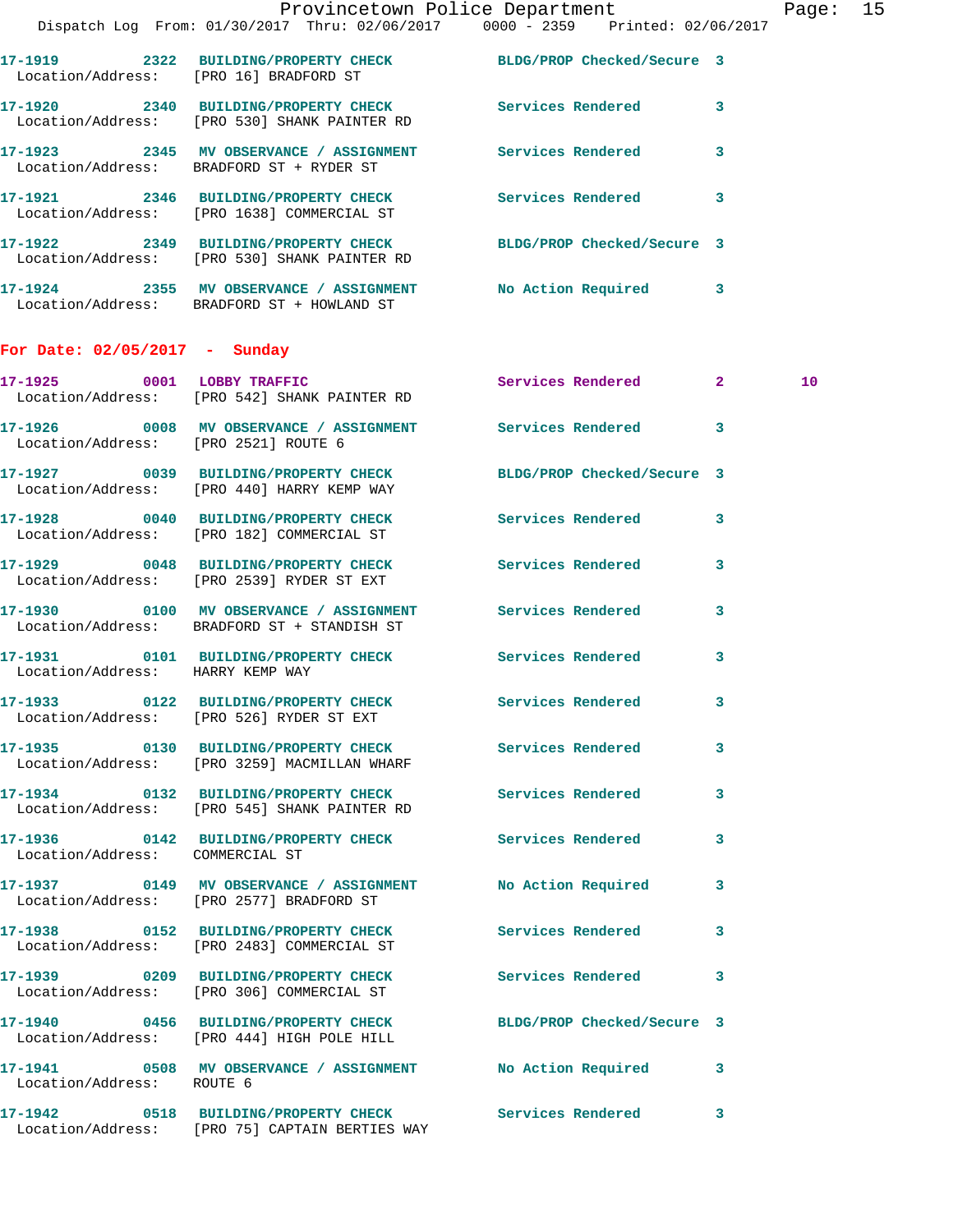**17-1943 0524 BUILDING/PROPERTY CHECK BLDG/PROP Checked/Secure 3** 

Location/Address: [PRO 3256] COMMERCIAL ST

**17-1944 0527 BUILDING/PROPERTY CHECK Services Rendered 3**  Location/Address: [PRO 3430] COMMERCIAL ST **17-1945 0528 BUILDING/PROPERTY CHECK BLDG/PROP Checked/Secure 3**  Location/Address: [PRO 1778] SHANK PAINTER RD **17-1946 0536 ALARM - GENERAL False Alarm 1**  Location/Address: [PRO 440] HARRY KEMP WAY **17-1947 0542 BUILDING/PROPERTY CHECK BLDG/PROP Checked/Secure 3**  Location/Address: [PRO 519] RACE POINT RD **17-1948 0618 BUILDING/PROPERTY CHECK BLDG/PROP Checked/Secure 3**  Location/Address: [PRO 519] RACE POINT RD **17-1950 0752 BUILDING/PROPERTY CHECK Services Rendered 3**  Location/Address: [PRO 3670] SHANK PAINTER RD **17-1951 0801 BUILDING/PROPERTY CHECK Services Rendered 3**  Location/Address: [PRO 2977] COMMERCIAL ST **17-1952 0817 BUILDING/PROPERTY CHECK Services Rendered 3**  Location/Address: [PRO 2540] RACE POINT RD **17-1953 0817 BUILDING/PROPERTY CHECK Services Rendered 3**  Location/Address: [PRO 2483] COMMERCIAL ST **17-1954 0835 BUILDING/PROPERTY CHECK BLDG/PROP Checked/Secure 3**  Location/Address: [PRO 2859] BRADFORD ST **17-1955 0839 MV OBSERVANCE / ASSIGNMENT Services Rendered 3**  Location/Address: [PRO 2859] BRADFORD ST **17-1956 0844 HAZARDS Services Rendered 2**  Location/Address: [PRO 2479] ROUTE 6 **17-1957 0921 BUILDING/PROPERTY CHECK Services Rendered 3**  Location/Address: [PRO 2499] RACE POINT RD **17-1958 0923 BUILDING/PROPERTY CHECK Services Rendered 3**  Location/Address: [PRO 2490] PROVINCELANDS RD **17-1959 0929 PARK, WALK & TALK Services Rendered 2**  Location/Address: [PRO 516] RACE POINT RD **17-1960 0950 MV OBSERVANCE / ASSIGNMENT Services Rendered 3**  Location/Address: BRADFORD ST + STANDISH ST **17-1961 0955 LOST GOLD IPHONE Services Rendered 3**  Location/Address: [PRO 542] SHANK PAINTER RD **17-1962 1006 ANIMAL CALL/CAT Services Rendered 2**  Location/Address: [PRO 542] SHANK PAINTER RD **17-1963 1006 MV STOP VERBAL WARNING 3**  Location/Address: [PRO 1645] HARRY KEMP WAY **17-1966 1023 ALARM - GENERAL Services Rendered 1**  Location/Address: COMMERCIAL ST **17-1964 1051 MV OBSERVANCE / ASSIGNMENT Services Rendered 3**  Location/Address: ROUTE 6 **17-1965 1054 MEDICAL EMERGENCY/D.O.T. Transported to Hospital 1**  Location/Address: [PRO 440] HARRY KEMP WAY **17-1968 1113 MV OBSERVANCE / ASSIGNMENT Services Rendered 3**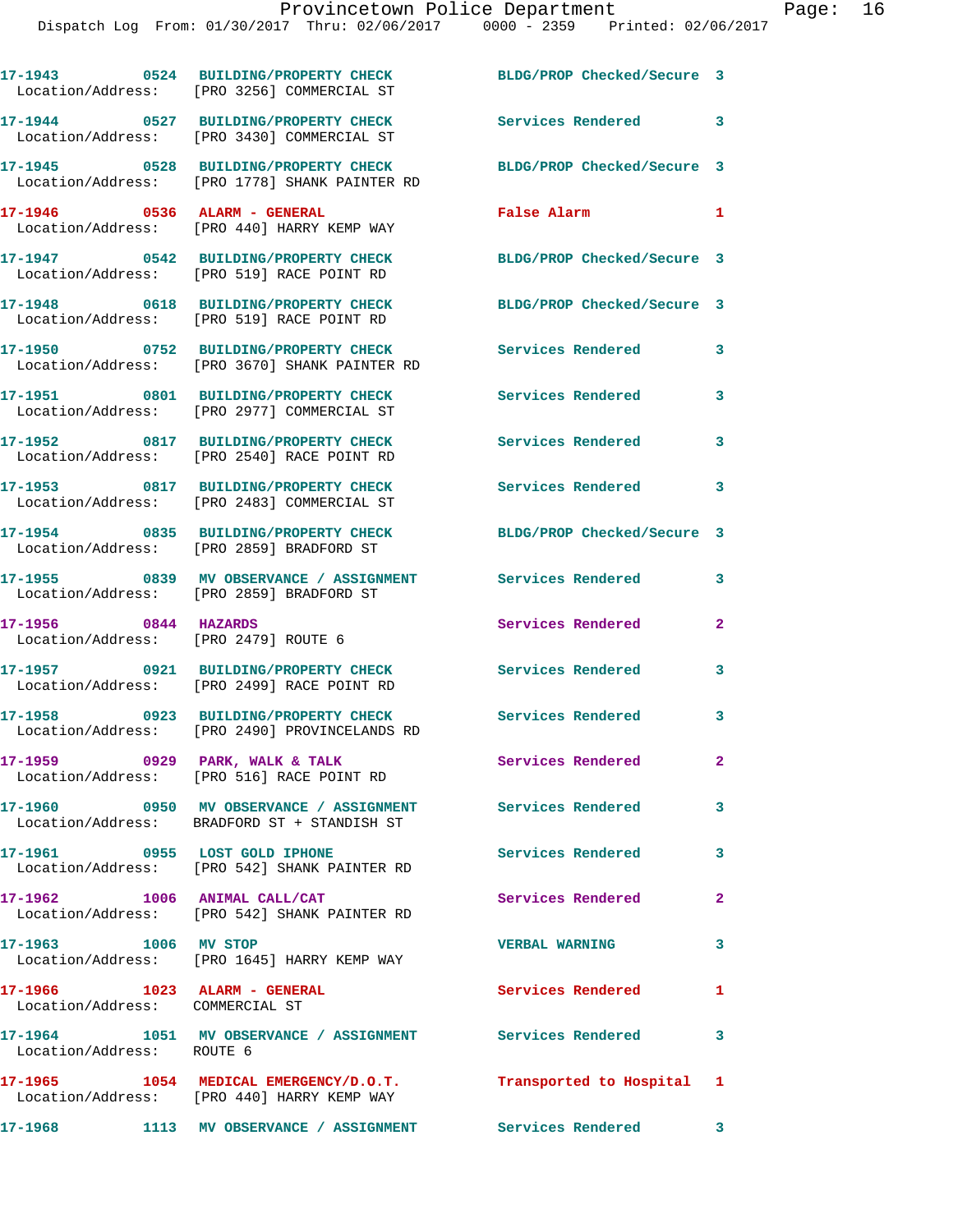|                                      | Dispatch Log From: 01/30/2017 Thru: 02/06/2017 0000 - 2359 Printed: 02/06/2017                                   | Provincetown Police Department |              | Page: 17 |
|--------------------------------------|------------------------------------------------------------------------------------------------------------------|--------------------------------|--------------|----------|
|                                      | Location/Address: ALDEN ST + BRADFORD ST                                                                         |                                |              |          |
| Location/Address: [PRO 3440] ROUTE 6 | 17-1971 1214 MV OBSERVANCE / ASSIGNMENT Services Rendered 3                                                      |                                |              |          |
|                                      | 17-1972 1221 BUILDING/PROPERTY CHECK Services Rendered 3<br>Location/Address: [PRO 517] RACE POINT RD            |                                |              |          |
|                                      | 17-1973 1230 MV STOP<br>Location/Address: [PRO 2513] ROUTE 6                                                     | Citation/Warning Issued 3      |              |          |
|                                      | 17-1974 1309 BUILDING/PROPERTY CHECK Services Rendered 3<br>Location/Address: [PRO 2494] BRADFORD ST             |                                |              |          |
|                                      | 17-1975 1336 BUILDING/PROPERTY CHECK BLDG/PROP Checked/Secure 3<br>Location/Address: [PRO 525] COMMERCIAL ST     |                                |              |          |
|                                      | 17-1977 1408 MEDICAL EMERGENCY<br>Location/Address: [PRO 3222] ALDEN ST                                          | Transported to Hospital 1      |              |          |
|                                      | 17-1978   1420 BUILDING/PROPERTY CHECK   Services Rendered   3<br>Location/Address: [PRO 521] ROUTE 6            |                                |              |          |
|                                      | 17-1981 1505 PARK, WALK & TALK<br>Location/Address: [PRO 105] COMMERCIAL ST                                      | Services Rendered              | $\mathbf{2}$ |          |
|                                      | 17-1982 1606 911 MISDIAL<br>Location/Address: [PRO 3296] SHANK PAINTER RD                                        | Services Rendered 1            |              |          |
|                                      | 17-1983 1615 BUILDING/PROPERTY CHECK BLDG/PROP Checked/Secure 3<br>Location/Address: [PRO 2206] COMMERCIAL ST    |                                |              |          |
|                                      | 17-1984 1756 ASSIST CITIZEN<br>Location/Address: [PRO 3296] SHANK PAINTER RD                                     | Services Rendered 3            |              |          |
|                                      | 17-1986 2029 BAR CHECK<br>Location/Address: [PRO 208] COMMERCIAL ST                                              | Services Rendered              | $\mathbf{2}$ |          |
|                                      | 17-1987 2334 BUILDING/PROPERTY CHECK Services Rendered 3<br>Location/Address: [PRO 3317] CEMETERY RD             |                                |              |          |
| 17-1988                              | 2334 BUILDING/PROPERTY CHECK<br>Location/Address: [PRO 3318] CEMETERY RD                                         | Services Rendered              | 3            |          |
|                                      | 17-1989 2344 BUILDING/PROPERTY CHECK BLDG/PROP Checked/Secure 3<br>Location/Address: [PRO 399] COMMERCIAL ST     |                                |              |          |
|                                      | 17-1990 2352 MV OBSERVANCE / ASSIGNMENT Services Rendered 3<br>Location/Address: STANDISH ST + BRADFORD ST       |                                |              |          |
| For Date: $02/06/2017$ - Monday      |                                                                                                                  |                                |              |          |
|                                      | 17-1991 0003 LOBBY TRAFFIC<br>Location/Address: [PRO 542] SHANK PAINTER RD                                       | Services Rendered 2            |              |          |
|                                      | 17-1992 0004 BUILDING/PROPERTY CHECK BLDG/PROP Checked/Secure 3<br>Location/Address: [PRO 3296] SHANK PAINTER RD |                                |              |          |
|                                      | 17-1993 0019 BUILDING/PROPERTY CHECK BLDG/PROP Checked/Secure 3<br>Location/Address: [PRO 3259] MACMILLAN WHARF  |                                |              |          |
|                                      | 17-1994 0027 BUILDING/PROPERTY CHECK BLDG/PROP Checked/Secure 3<br>Location/Address: [PRO 1780] JOHNSON ST       |                                |              |          |
|                                      | 17-1995 0042 MV OBSERVANCE / ASSIGNMENT No Action Required 3<br>Location/Address: HOWLAND ST + BRADFORD ST       |                                |              |          |
|                                      | 17-1996       0047  BUILDING/PROPERTY CHECK       BLDG/PROP Checked/Secure 3                                     |                                |              |          |

Location/Address: [PRO 3609] COMMERCIAL ST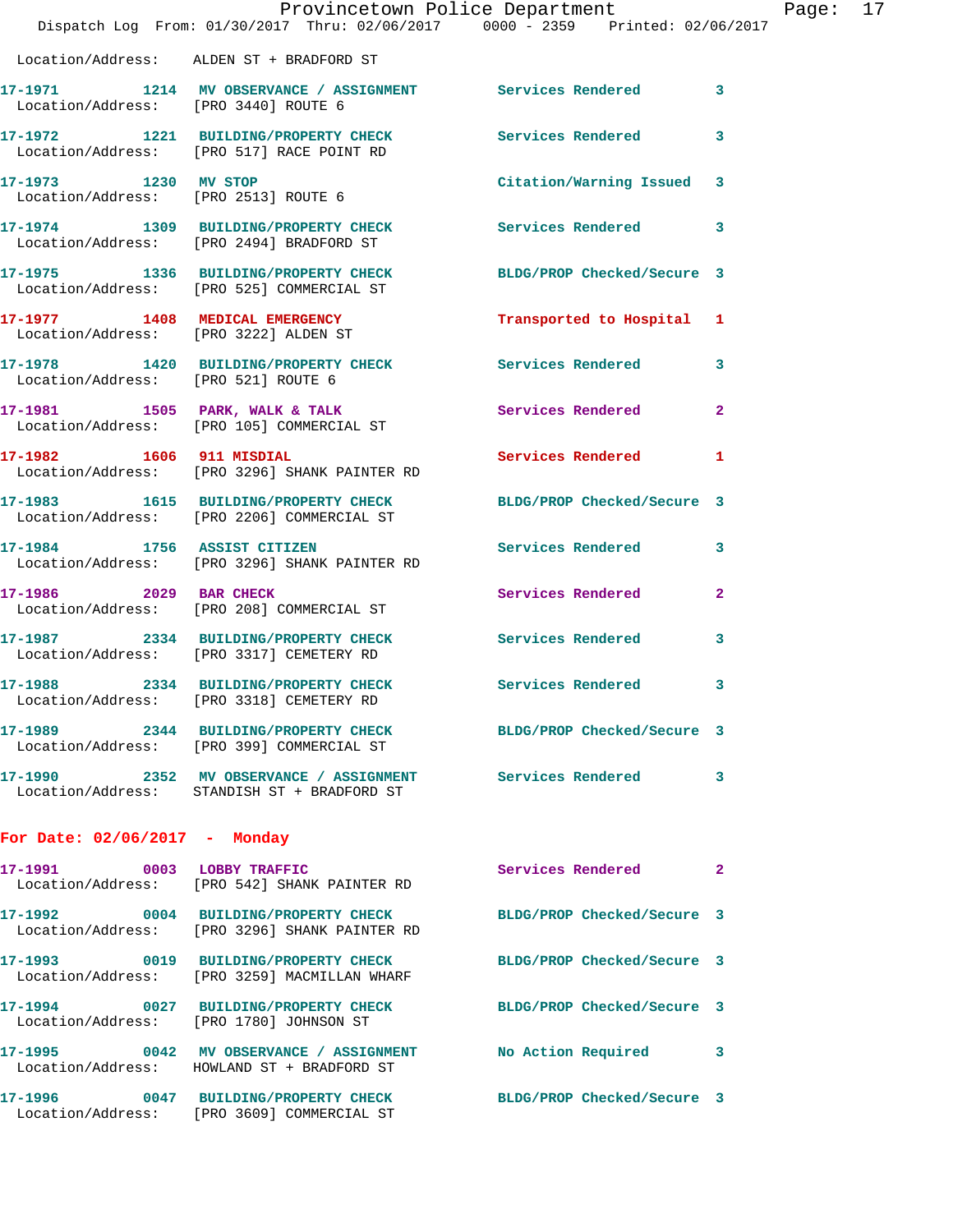|                                       | 17-1997 0114 MV OBSERVANCE / ASSIGNMENT Services Rendered 3<br>Location/Address: RYDER ST + BRADFORD ST |                            |                         |
|---------------------------------------|---------------------------------------------------------------------------------------------------------|----------------------------|-------------------------|
|                                       | 17-1998 0150 BUILDING/PROPERTY CHECK<br>Location/Address: [PRO 433] RYDER ST EXT                        | Services Rendered          | 3                       |
|                                       | 17-1999 0212 BUILDING/PROPERTY CHECK<br>Location/Address: [PRO 1778] SHANK PAINTER RD                   | BLDG/PROP Checked/Secure 3 |                         |
| Location/Address:                     | 17-2000 0213 BUILDING/PROPERTY CHECK<br>[PRO 545] SHANK PAINTER RD                                      | BLDG/PROP Checked/Secure 3 |                         |
|                                       | 17-2001 0213 BUILDING/PROPERTY CHECK<br>Location/Address: [PRO 357] COMMERCIAL ST                       | BLDG/PROP Checked/Secure 3 |                         |
|                                       | 17-2002 0255 BUILDING/PROPERTY CHECK<br>Location/Address: [PRO 3430] COMMERCIAL ST                      | BLDG/PROP Checked/Secure 3 |                         |
|                                       | 17-2003 0334 BUILDING/PROPERTY CHECK<br>Location/Address: [PRO 516] RACE POINT RD                       | BLDG/PROP Checked/Secure 3 |                         |
| Location/Address: [PRO 512] PRINCE ST | 17-2004 0355 BUILDING/PROPERTY CHECK                                                                    | BLDG/PROP Checked/Secure 3 |                         |
| Location/Address: [EAS 1] STATE HWY   | 17-2006 6459 ASSIST AGENCY / EASTHAM PD                                                                 | Taken/Referred to Other 3  |                         |
|                                       | 17-2005 0500 BUILDING/PROPERTY CHECK<br>Location/Address: [PRO 379] COMMERCIAL ST                       | BLDG/PROP Checked/Secure 3 |                         |
|                                       | 17-2007 0504 MV OBSERVANCE / ASSIGNMENT<br>Location/Address: [PRO 2859] BRADFORD ST                     | Services Rendered 3        |                         |
|                                       | 17-2008 0537 BUILDING/PROPERTY CHECK<br>Location/Address: [PRO 1638] COMMERCIAL ST                      | BLDG/PROP Checked/Secure 3 |                         |
| Location/Address:                     | 17-2009 0554 BUILDING/PROPERTY CHECK<br>[PRO 58] BRADFORD ST                                            | BLDG/PROP Checked/Secure 3 |                         |
|                                       | 17-2010 0618 BUILDING/PROPERTY CHECK<br>Location/Address: [PRO 1646] WINSLOW ST                         | BLDG/PROP Checked/Secure 3 |                         |
| Location/Address: [PRO 521] ROUTE 6   | 17-2011 0624 BUILDING/PROPERTY CHECK                                                                    | <b>Services Rendered</b>   | $\overline{\mathbf{3}}$ |
|                                       | 17-2012 0723 BUILDING/PROPERTY CHECK<br>Location/Address: [PRO 525] COMMERCIAL ST                       | BLDG/PROP Checked/Secure 3 |                         |
| Location/Address: [PRO 571] ALDEN ST  | 17-2013 0730 BUILDING/PROPERTY CHECK Services Rendered                                                  |                            | 3                       |
|                                       | 17-2014 0755 BUILDING/PROPERTY CHECK Services Rendered<br>Location/Address: [PRO 3296] SHANK PAINTER RD |                            | 3                       |
| 17-2016 0757 SERVICE CALL/COURT       | Location/Address: [PRO 542] SHANK PAINTER RD<br>Refer To Arrest: 17-14-AR                               | Taken/Referred to Other 3  |                         |
|                                       | 17-2015 0758 BUILDING/PROPERTY CHECK Services Rendered<br>Location/Address: [PRO 3670] SHANK PAINTER RD |                            | 3                       |
|                                       | 17-2017 0813 SERVICE CALL/SCHOOL<br>Location/Address: [PRO 569] WINSLOW ST                              | <b>Services Rendered</b>   | 3                       |
|                                       | 17-2018 0856 BUILDING/PROPERTY CHECK<br>Location/Address: [PRO 75] CAPTAIN BERTIES WAY                  | Services Rendered          | 3                       |
| 17-2019 0857 ANIMAL CALL              | Location/Address: BRADFORD ST EXT + PILGRIM HEIGHTS RD                                                  | <b>GONE ON ARRIVAL</b>     | $\mathbf{2}$            |
| <b>17-2020</b>                        |                                                                                                         |                            |                         |